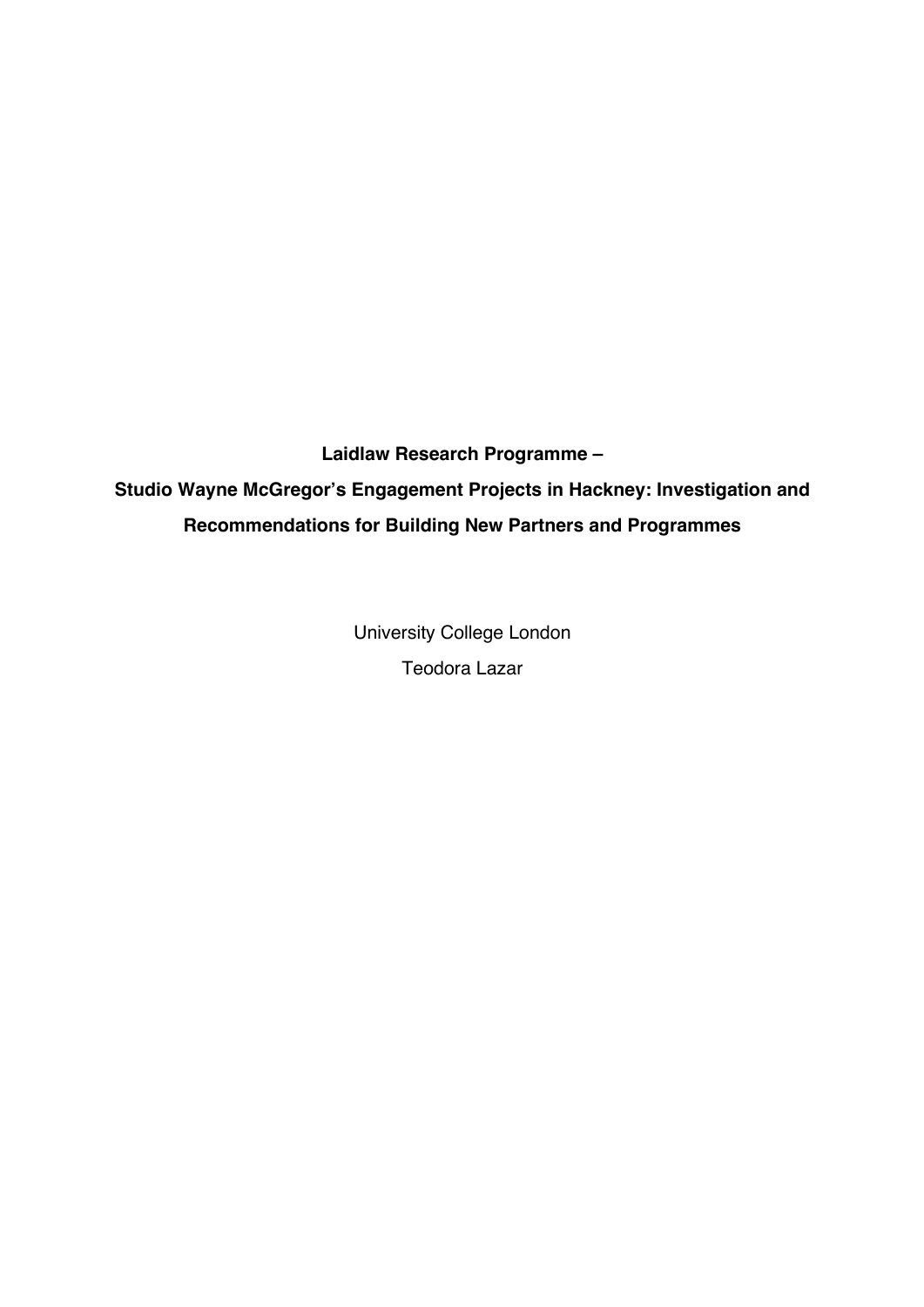# **Table of Contents**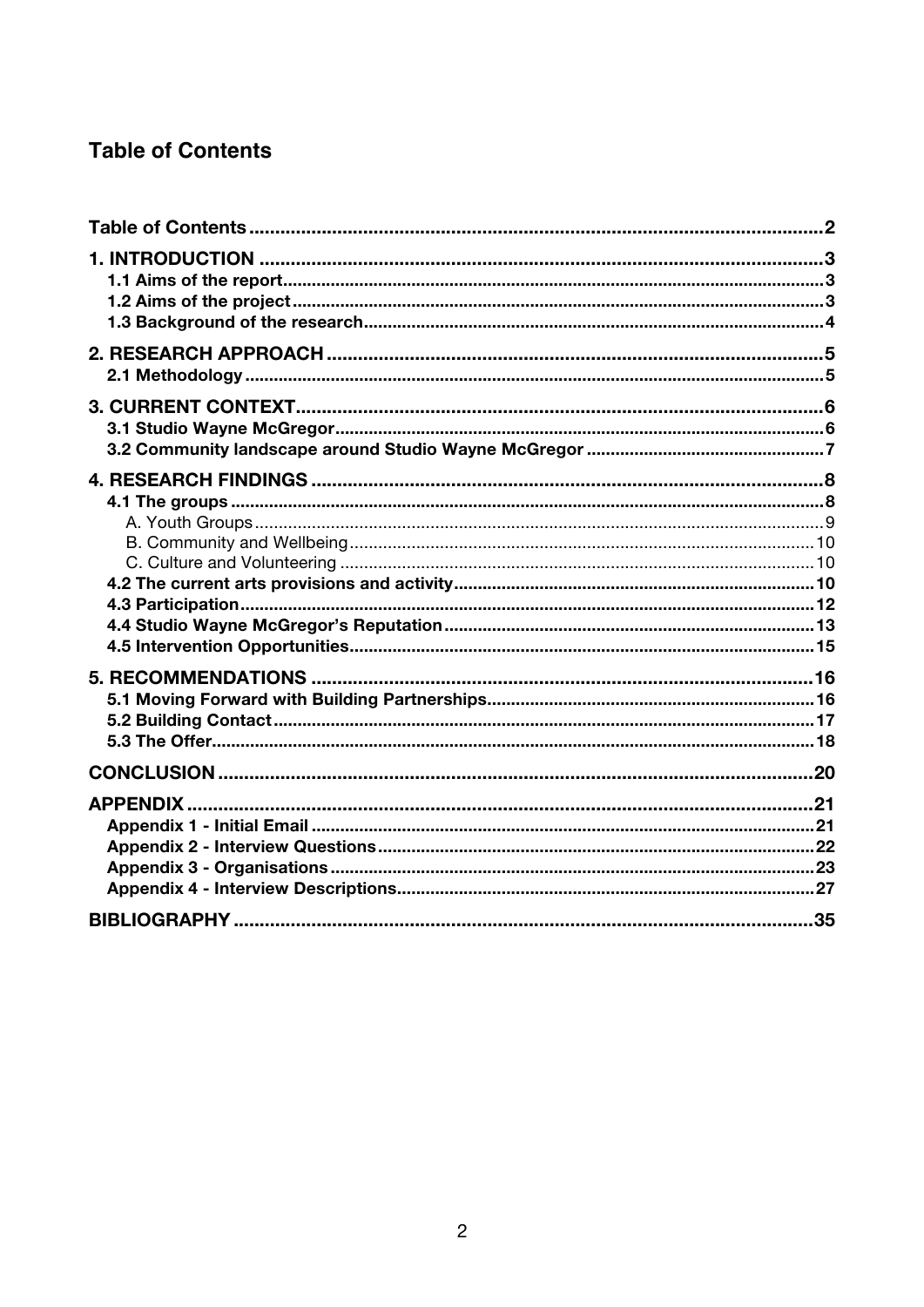## **1. INTRODUCTION**

#### **1.1 Aims of the report**

This report provides information about the opportunities for community engagement in the areas around Studio Wayne McGregor/Here East. Responding to the studio's aspiration to increase their reach and engagement with the communities surrounding their new building, research has been carried out in order to identify how local organisations and groups perceive the interaction with the studio. The primary purpose of the research was to identify groups and organisations in Hackney Wick that would be interested in developing a dance programme with positive impact on education, health, wellbeing and community cohesion. Research started in Hackney Wick but was extended throughout the whole Hackney borough. The methods used in order to achieve the best results were desk research, email communication, meetings and phone conversations with the people and organisations that responded positively to the first contact attempt.

The outcomes of the research are taking the form of a report produced for Studio Wayne McGregor's use. The research explored mainly the possible engagement opportunities and secondly the current arts provision/activity in Hackney. However, all the research questions were asked with the needs and the aspirations of the studio in mind. Therefore, the organisations and groups that were identified through the research do not mirror an accurate and complete mapping of the organisations in Hackney, but focus mainly on the topics, fields and domains that concern the studio's interests. The report only explores the groups and organisations housed in the Hackney borough, that develop programmes with an impact on education, wellbeing, health and community cohesion. Furthermore, the interviews, phone calls and email communication was carried out only with the individuals and organisations who responded to the initial contact email and agreed that their opinions, responses and contact details would be shared with Studio Wayne McGregor.

#### **1.2 Aims of the project**

The overall objective of the research carried for Studio Wayne McGregor is twofold. It aims at collecting and analysing evidence of the significance of the studio's engagement programmes for the local communities and identifying new ways to interact with them. As a result, it also seeks to partner with schools, groups, organisations who might be interested in and benefit from developing a dance programme.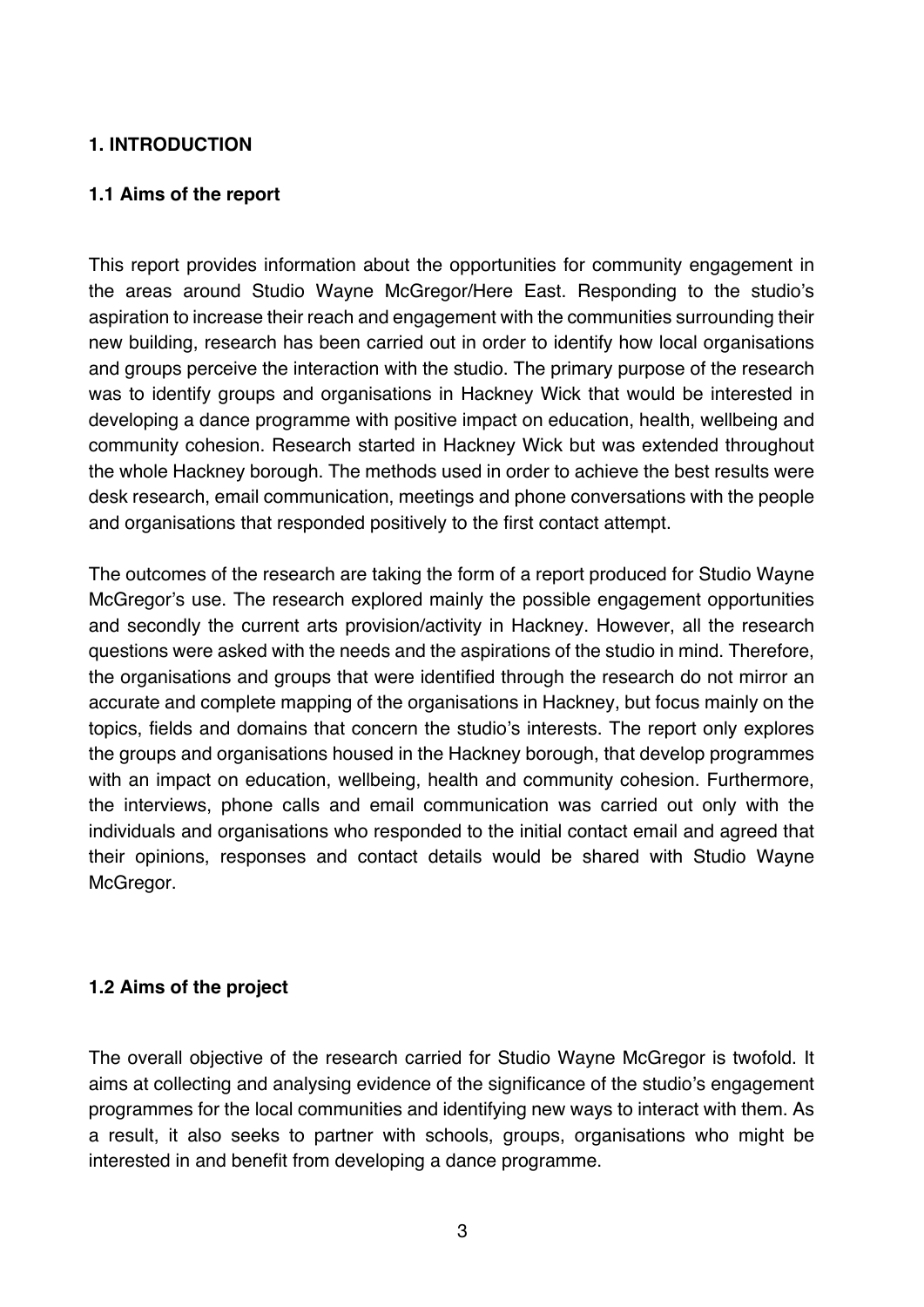The goal has been detailed into specific objectives:

- to describe the community landscape around Studio Wayne McGregor;
- to identify what groups are part of these communities;
- to examine what is the current opinion/knowledge about Studio Wayne McGregor in the local community;
- to comprehend what are the community's needs and how Studio Wayne McGregor can contribute towards addressing them;
- to explore the current arts provision/activity and how people engage with it;
- to foster communication and partnership between the studio and local individuals, community groups and organisations.

# **1.3 Background of the research**

Studio Wayne McGregor moved to Here East in April 2017, being the first arts organisation that relocated to Queen Elizabeth Olympic Park. The studio is a place that explores movement, artistry, thought and partnership, but it also supports the development and touring of Company Wayne McGregor dance works. In addition to the signature works that made the studio known world-wide, Studio Wayne McGregor has an extensive learning and engagement programme. All learning and engagement projects designed and delivered by the studio reflect the artistic process that Wayne McGregor uses with his own company in the studio. Therefore, all the participants in the projects, workshops and demonstrations experience the high quality and cutting edge practice that unlocks individual creative potential.

So far, over 90,000 people of all ages and walks of life have participated in the learning and engagement projects across the UK and internationally, from school children to adults, and from those with no prior experience to dance students and professionals. Following the move to Here East, the studio has been looking to add a more local focus to their wide-ranging learning portfolio, by engaging with the local communities through long-term programmes. The local organisations and the communities surrounding the building are all diverse and have specific needs, therefore research is useful in order to identify the opinions and aspirations that the local groups have about the engagement programmes that the studio is organising. The research aims to provide the basis for an engagement plan in relation to building partnerships with groups and delivering programmes that have real use and relevance to the local community.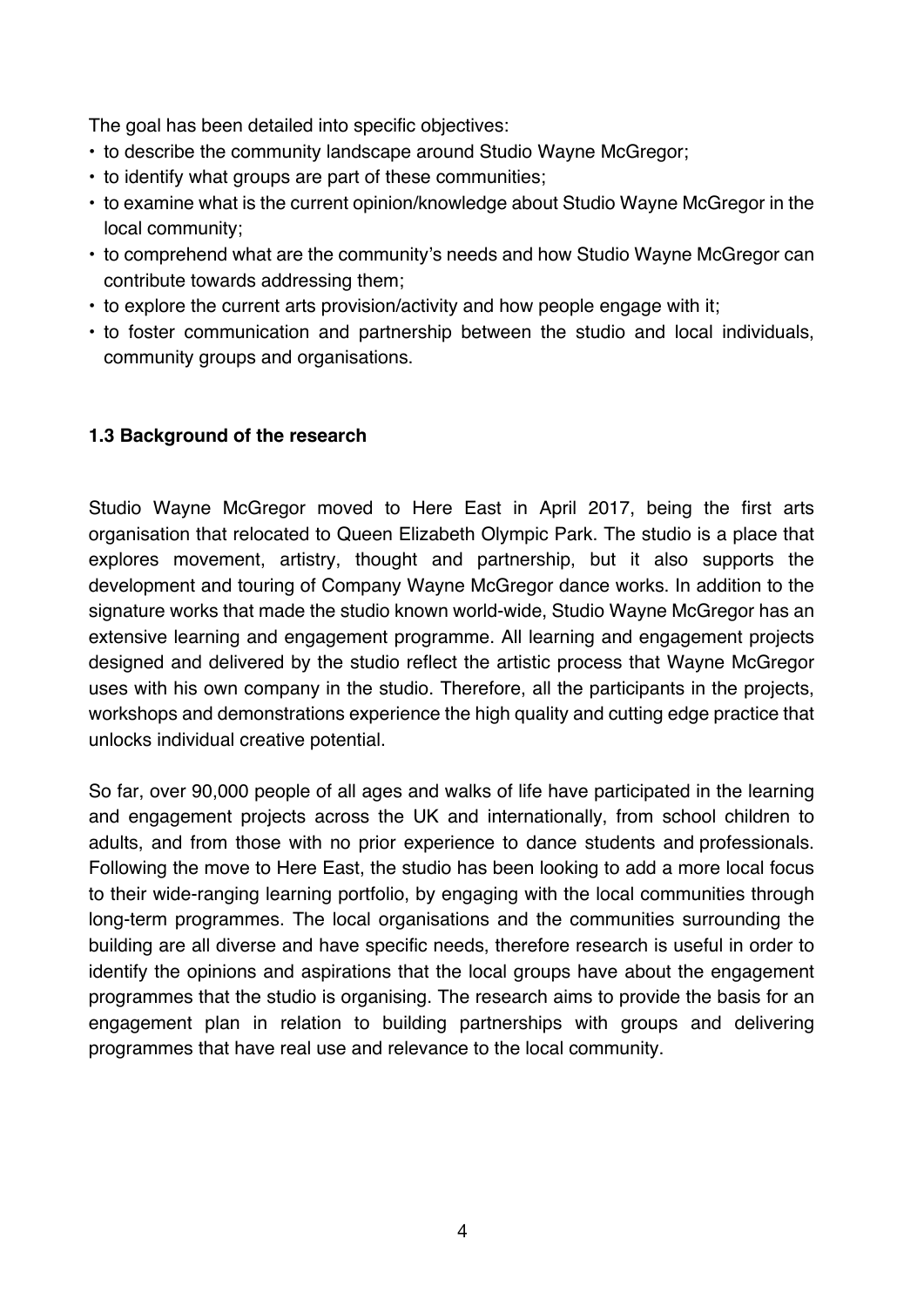#### **2. RESEARCH APPROACH**

#### **2.1 Methodology**

In order to gather the data, a range of methodologies were used. In the first two weeks, desk research was used to identify organisations and community groups across Hackney. The search was split into types of organisations focused on wellbeing, arts, health, social isolation, old people, youth, volunteering, previous offenders and education. The organisations were chosen so they would cover a vast majority of the Hackney borough, and so there would be at least one for each theme mentioned above. Splitting the search into themes made it easier to identify key words that could be used to explore more options. Google search was a good method in order to identify diverse organisations, their missions and previous projects. However to reach a wider range of groups, organisations who have large networks were contacted to ask for advice on which of their members and collaborators to contact further. These organisations are Creative Wick, London Youth, London Legacy Development Corporation, Hackney Marsh Partnership, Volunteer Centre Hackney, UCL East and Hackney Quest. Most of them agreed to share the names of organisations that they think would benefit from the interaction with the studio, and some offered to spread the word about future projects through their newsletters and other channels. The organisations identified at this stage were contacted though an initial email describing the purpose of the research and the studio's initiative (Appendix 1). For all the organisations, community groups and associations identified, the mission and projects stated on their websites were taken into account before deciding to contact them. In order to achieve the best response rates, it was essential that the message sent out would be a tailored for every organisation's specificity. The aim was to set up a meeting, or schedule a phone call with the individuals or groups that showed interest after receiving the email.

Following the desk research, face-to-face meetings and phone calls with the organisations took place. During these conversations, the individuals who agreed to talk were delivered a presentation about the studio's work and mission, previous projects, future plans and resources. After that, the conversation took the shape of an informal, semi-structured interview (Appendix 2). The meetings mostly took place in the buildings of the organisations that agreed to meet, and had the purpose of investigating most of the research questions set up in the beginning, though primary research. Interviews explored what is the current knowledge about the studio, what is the organisation's connection with dance and other sports or artistic activities, and what activities/workshops/interactions with the studio they would be interested in that would benefit the organisation and the groups. The conversations that took place also helped in clarifying the aims of the research and in answering questions that arose after the presentation.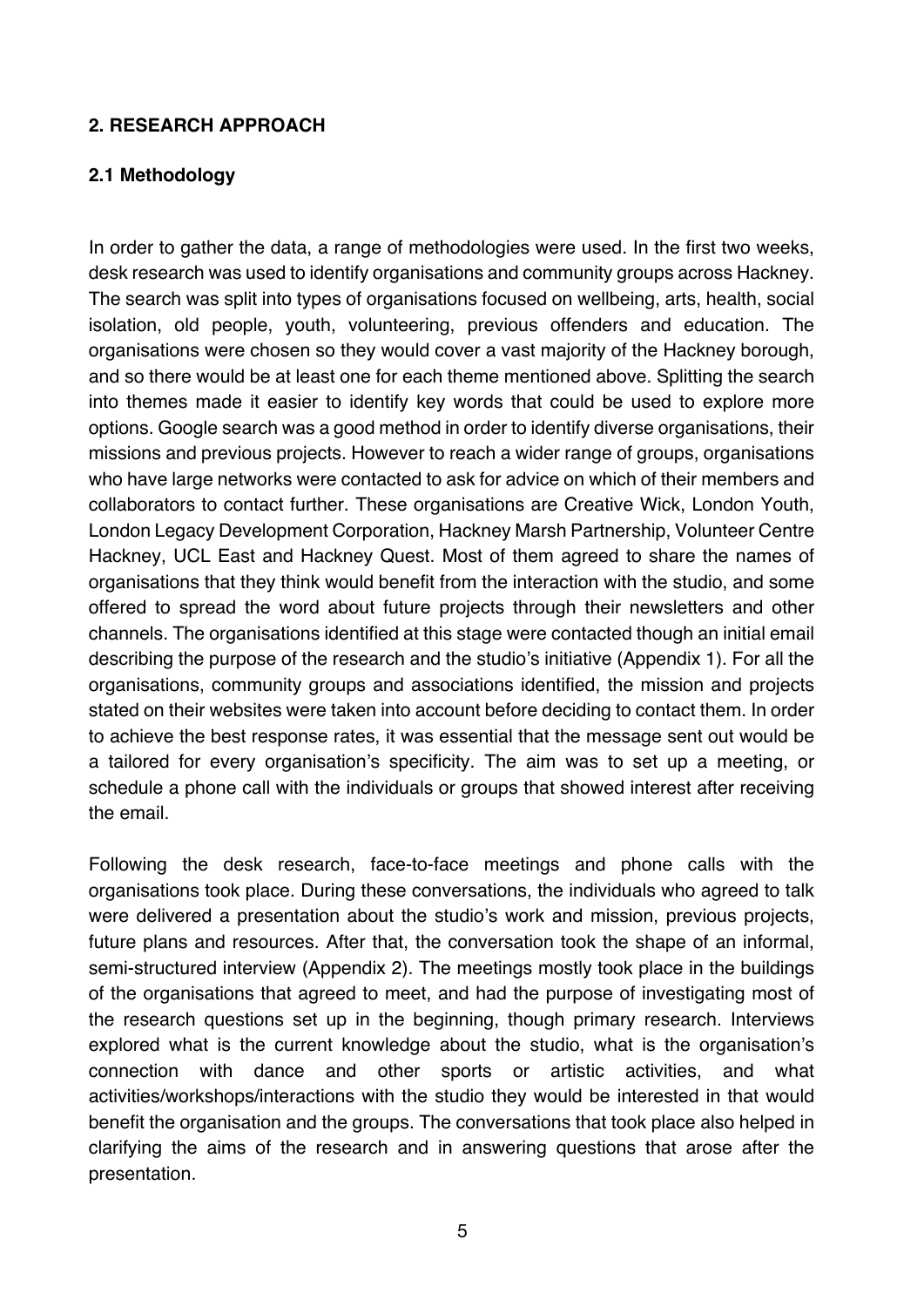## **3. CURRENT CONTEXT**

 $\overline{a}$ 

### **3.1 Studio Wayne McGregor**

Studio Wayne McGregor is a creative arts space opened in 2017 at Here East, in Queen Elizabeth Olympic Park. Wayne McGregor CBE is a multi-award winning British choreographer and director, internationally renowned for innovations though performances that have an impact on the dance practice in the modern era. The studio comprises three dance studios, two of which are the largest in London, and a series of other spaces which serve different purposes such as collaboration, discussion, and creation. Similarly, Here East is a campus that brings together diverse organisations inspired by curiosity, creativity, research, education and technology, in the pursuit of innovation.<sup>1</sup> Studio Wayne McGregor also became the first arts organisation to move onto Queen Elizabeth Olympic Park. The studio is a space where Wayne McGregor creates his signature works, where the Company Wayne McGregor dancers rehearse, where learning and engagement programmes are being developed and also where innovative research in science, technology and arts is being carried constantly.

Queen Elizabeth Olympic Park is a complex built for the 2012 Summer Olympics and for the 2012 Summer Paralympics. After the Olympics, the park was transformed into a new area of entertainment, recreation, commerce and community. It became both a place to live and work, creating new neighbourhoods and commercial places. Even if the initial aim of the park was to become a home for the sports, from the very beginning, Queen Elizabeth Olympic Park made artworks part of its architecture and landscape, fostering a sense of cultural ambition. From then forward, arts and culture started to be an important aspect of the park's strategy, including events, festivals, and commissions working with the local creative community and the artists. $<sup>2</sup>$  In 2012, the London Legacy Development</sup> Corporation (LLDC) commissioned an *Arts & Culture Strategy* which served as basis for all future projects concerning arts and culture. The strategy committed to create art for all to enjoy, build on the local heritage by enlivening the public spaces and connecting with the communities, support cultural infrastructure, nurture the next generations of creative minds, support the new initiatives.<sup>3</sup> It was only natural that more and more artistic and cultural organisations found their way to the Olympic Park. A local directory created by the LLDC in 2015 identified 42 cultural organisations in and around the park. It is stated

<sup>1</sup> Unknown, *Info Studio Wayne McGregor* <http://waynemcgregor.com/about/studio-waynemcgregor/> [accessed 14th of July 2018].

<sup>2</sup> Unknown, *Inspiring Arts. Enhancing Culture.* <http://www.queenelizabetholympicpark.co.uk/thepark/things-to-do/arts-and-culture> [accessed 14th of July 2018].

<sup>3</sup> London Legacy Development Corporation, *Arts & Culture Strategy* (London: ReproCity, 2014), p. 5

<sup>&</sup>lt;http://www.queenelizabetholympicpark.co.uk/~/media/qeop/files/public/lldc\_artculturestrategy\_ webhigh.pdf>.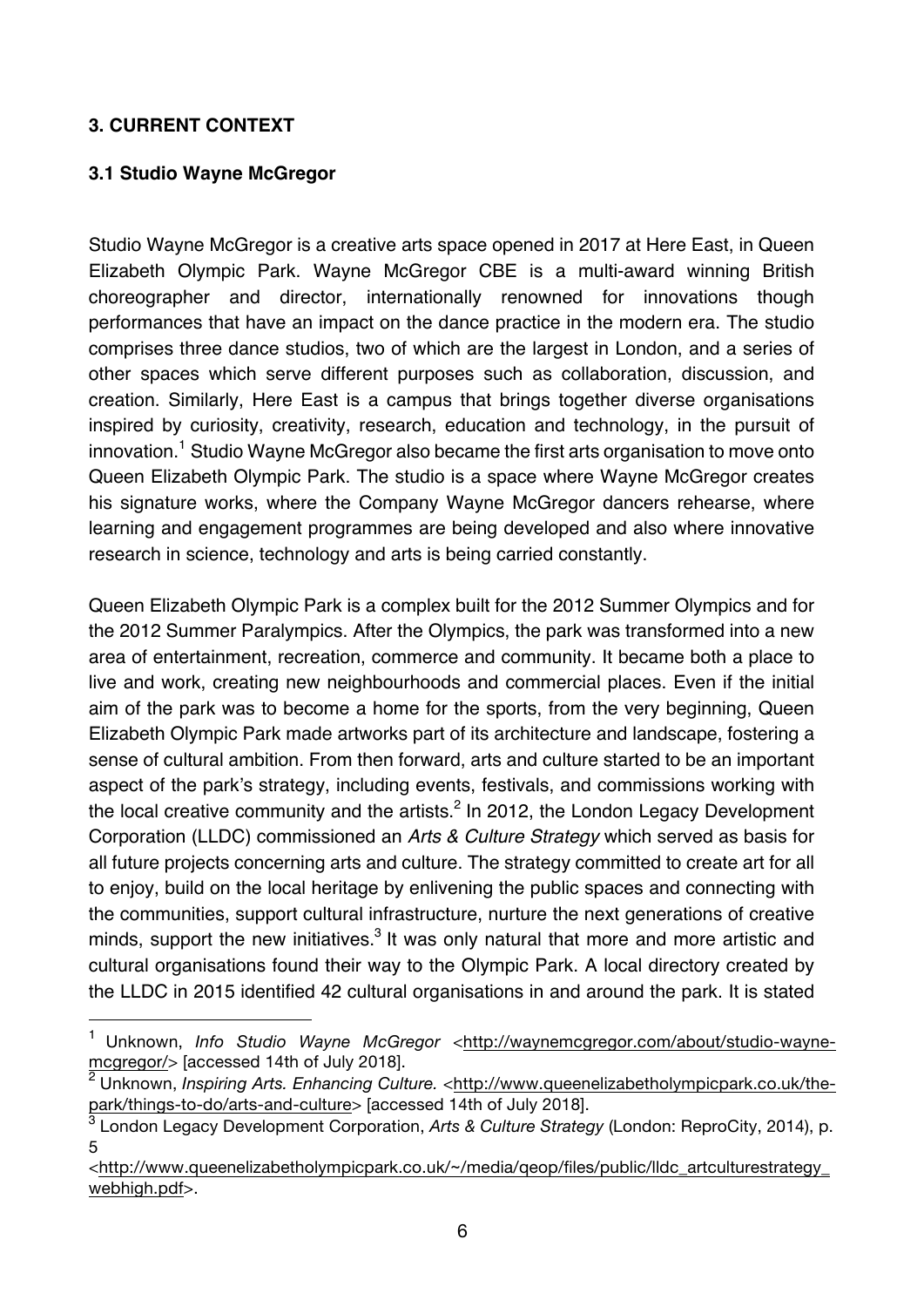in the introduction of that document that the aim of the directory is to expand over time and include even more organisations.<sup>4</sup> In 2018 Queen Elizabeth Olympic Park hosts key cultural and education organisations that work towards developing long-term strategies. Furthermore, other organisations are moving into the park, like UCL East, Victoria and Albert Museum and many others.

Therefore, Queen Elizabeth Olympic Park, Here East, Studio Wayne McGregor and the surrounding area, are all part of an inspirational transformation programme that aims to regenerate this part of East London. The strategy for 2015-2020 creates a few strategic outlines: opportunity (economic growth and life chances improved), community (creating a cluster of places designed with people at heart) and destination (creating a basis of a new metropolitan heart in East London).<sup>5</sup> Studio Wayne McGregor with its innovative engagement programmes and constant interest in education, health, wellbeing and community cohesion contributes towards achieving these major goals through specifically designed dance programmes.

# **3.2 Community landscape around Studio Wayne McGregor**

When talking about Studio Wayne McGregor, Here East and Queen Elizabeth Olympic Park, it is essential to also focus on the community landscape around all of these. In the initial parts of the research, the desk research, served to understand the nature of the communities surrounding the studio. In that sense, the Hackney Council website was a helpful resource in understanding the vibrant mix of communities living in Hackney. Inward migration can be traced back to the 17th century, the community landscape being very diverse today: Caribbean, Turkish and Kurdish, Vietnamese and Orthodox Jewish communities, accompanied by newer African and Eastern European groups. Statistics made in 2011 show that around 40% of the population come from Black and Minority Ethnic Groups, 36% are White British and 16% are other white populations, speaking at least 89 different languages in the borough.<sup>6</sup>

 $\overline{a}$ 

<sup>4</sup> London Legacy Development Corporation, *Local Directory,* 2015

<sup>&</sup>lt;http://www.queenelizabetholympicpark.co.uk/-/media/lldc/local\_directory.ashx?la=en> [accessed 14th of July 2018].

<sup>5</sup> London Legacy Development Corporation, *Queen Elizabeth Olympic Park and the Surrounding Area. Five Year Strategy: 2015-2020* (London: 2015)

*<sup>&</sup>lt;*https://www.london.gov.uk/moderngovlldc/documents/s57393/Item%2012a%20- %20PUBLIC%20-%20LLDC%20Strategy.pdf*>* [accessed 14th of July 2018].

<sup>6</sup> Unknown, *Knowing our communities,* <https://hackney.gov.uk/knowing-our-communities> [accessed on 14th of June 2018].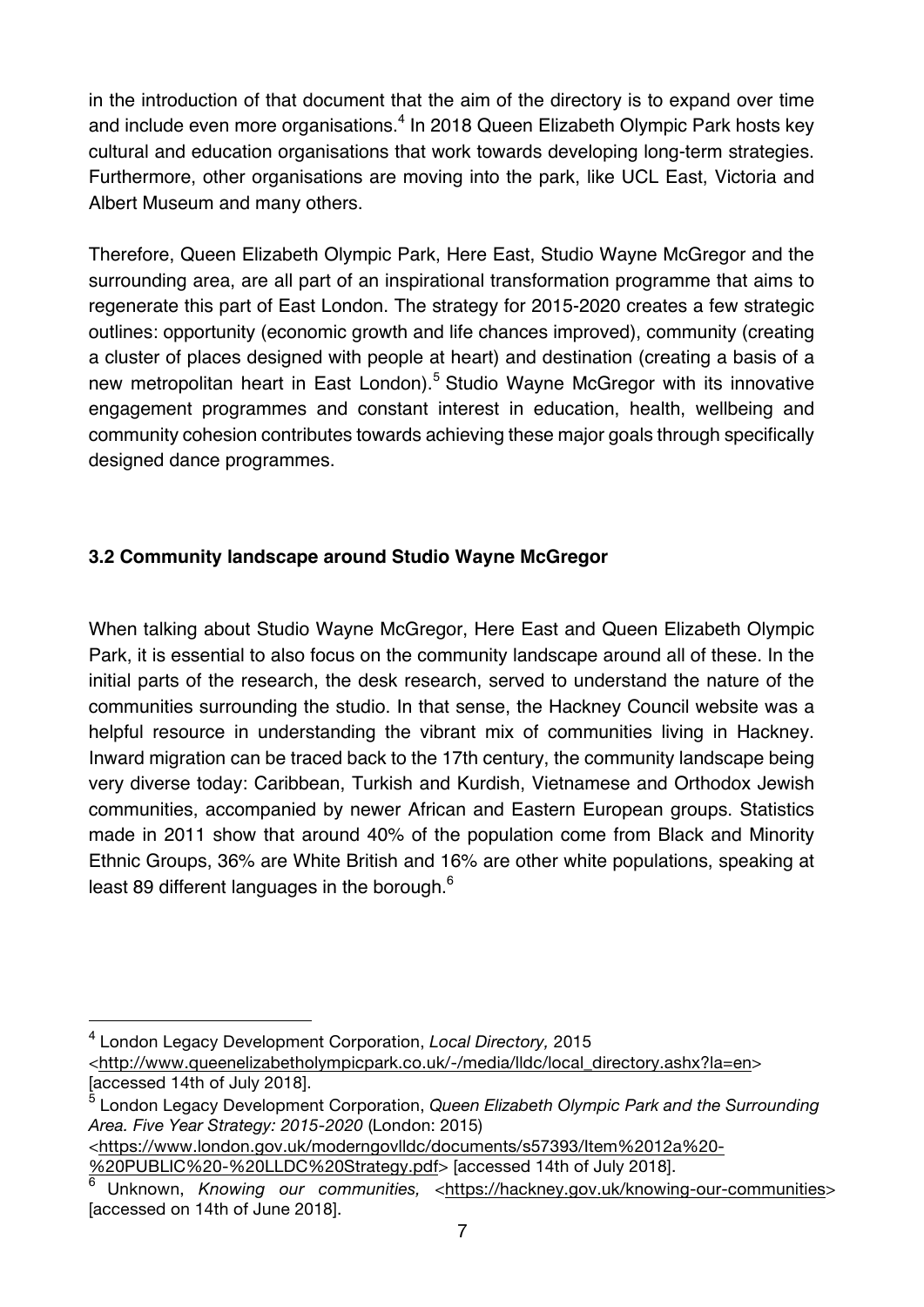#### **4. RESEARCH FINDINGS**

#### **4.1 The groups**

If the desk research helped identify a rather statistical approach of the community landscape around studio Wayne McGregor, the visits to the organisations that agreed to meet showed a more humanistic side of all this. In that sense, research has shown that the lines drawn by ethnicity statistics are very blurred when it comes to the real community landscape. Most community groups and organisations housed around Studio Wayne McGregor are often very mixed and are centred on other common aims: wellbeing, culture, sports, volunteering and many others. A research conducted by the Hackney Council identified 436 voluntary organisations, presented as being part of the community and living section. Even if this number is known, a complete mapping of all organisations could not be identified. For that reason, the findings and statistics identified for this research may not mirror the whole organisational landscape around the studio.

It is worth noting that for the scope of this research, the notion of community was not seen as purely statistical. Instead, the main point of the research, with the meetings and the conversations was to actually meet organisations, feel the real vibe of the groups, understand their needs and expectations. In that sense, the research questions aimed to go beyond strategies, numbers and statistics and explore the communities that give life and purpose to the Hackney borough. With the objective of the research for the Studio Wayne McGregor in mind, 63 organisations and community groups were identified and contacted (Appendix 3). All of these focus on different aspects: youth, community, wellbeing, culture, disability, environment, human rights, mental health, sports, social welfare, LGBTQA+, migration and others.

My research has shown that the organisations often identify themselves according to the activities they do and promote, but another aspect that influences how the groups are divided is the age. All organisations that spoke about their activities, admitted that they are designed to appeal to a certain age group. In that sense, there are youth groups, for young people up to 20-25 years old, senior groups for 65+ individuals, and everything in between often comes under different names (social inclusion, wellbeing, community etc.). It was observed that, regardless of the name, age group and the type of organisation, key words that describe most organisations are wellbeing and community. Hence, taking into account the 63 organisations contacted, there is a significant predominance of the youth, wellbeing and community groups. The youth groups often include activities with effects on education, arts and sports. Meanwhile, community groups consist of ethnic groups, minorities, neighbourhood associations, and wellbeing groups are often centred on disability, mental health and senior groups.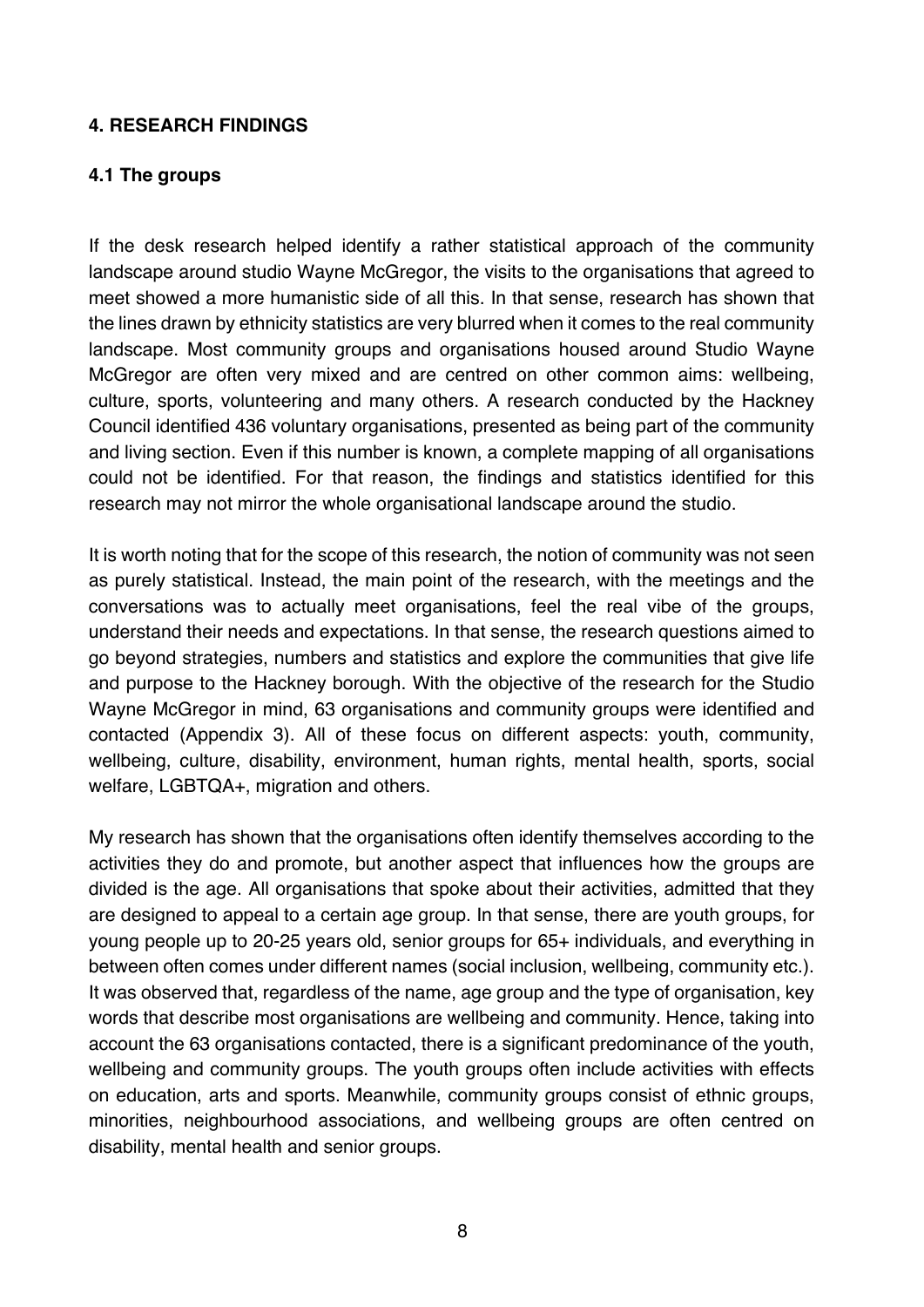As described in the methodology, these organisations were identified through Google searches or suggested by other organisations. The introductory email from Appendix 1 served as a template for all the emails that were sent out, but they were also tailored accordingly. The response rate was far from being 100%. The initial email received 21 responses in total. Appendix 3 states how were the organisations contacted, which ones responded, and how was the communication carried out. The postcodes are also provided in order to show where in the borough are the contacted organisations housed. Looking at the location also points out a few neighbourhoods where there are larger concentrations of organisations.

Out of the 21 responses, they were structured in the following way:

- 7 responded and either suggested other organisations to talk to or offered to post about the research on their newsletters;
- 9 responded and agreed to meet and discuss further;
- 5 responded, but due to various reasons, the communications was not taken any further.



*Figure 1. Types of organisations who responded to the initial email (21 responses).*

# **A. Youth Groups**

Considering the chart, it can easily be observed that youth groups were the most responsive to the studio's proposal, but so are the organisations focused on community. This fact could prove multiple things. One of them is that Hackney is described as being a young borough, since 25% of the population is under 20, and 23% aged between 20- 29 years old.<sup>7</sup> Therefore, there are more youth groups in Hackney than other types. Another fact could also be that of the idea of dance is often perceived as being an activity for the young people. However, naming them youth groups that not really do them too

 $\overline{a}$  $<sup>7</sup>$  Ibid.</sup>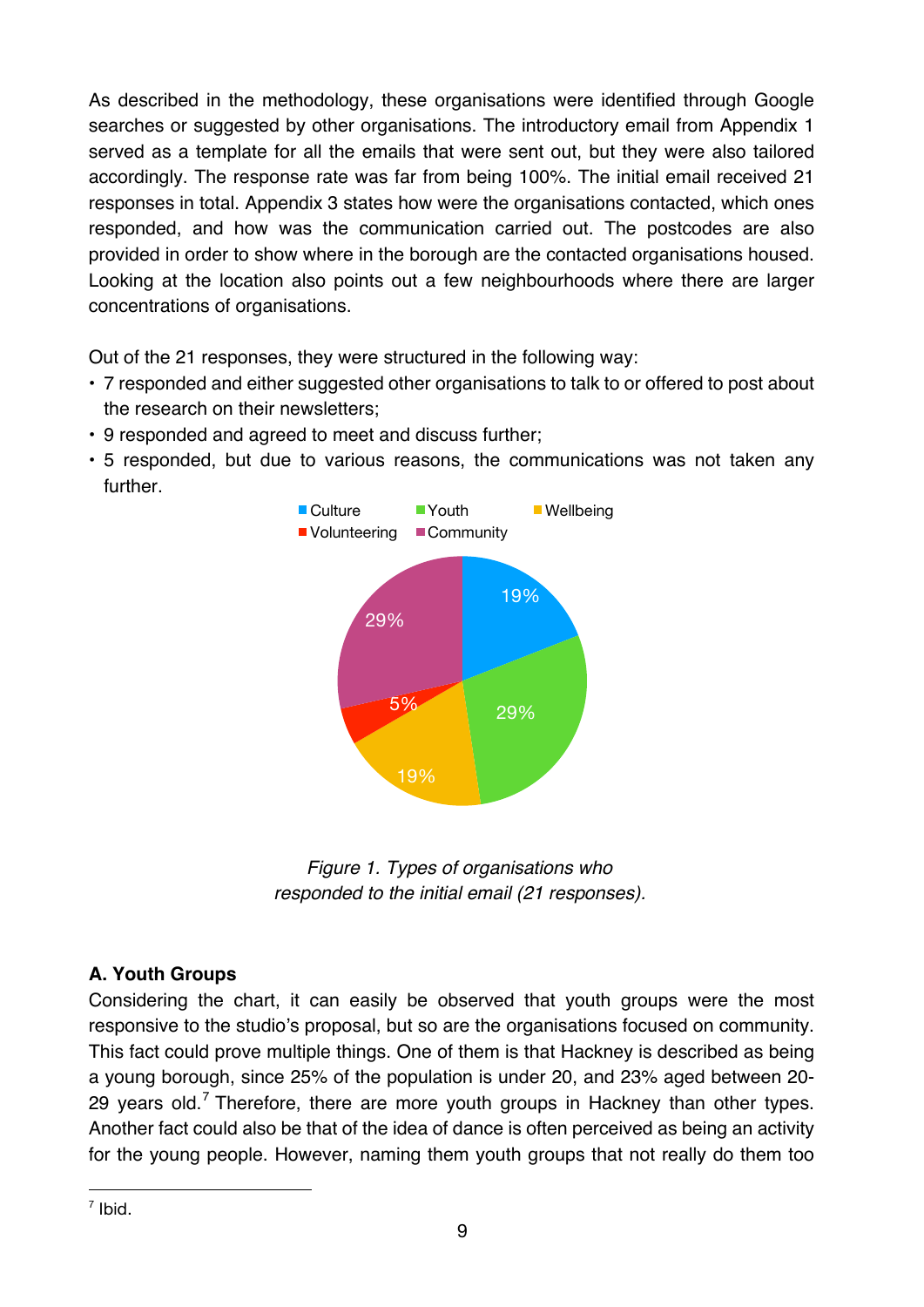much justice, as it automatically places them into a age based category. Meanwhile, these groups actually do all sorts of activities which benefit the young people. That fact may actually make them more open to suggestions and proposals coming from diverse external organisations, as long as the activities proposed match their interests.

## **B. Community and Wellbeing**

When it comes to the community and wellbeing organisations, the ones identified through the research are either ethnic, migrant groups and neighbourhood associations, or groups centred on disability, mental health and elderly associations. All of these groups do activities with effects on social isolation, community building, wellbeing and health. The organisations that are part of these categories and responded to the introductory email are either aware of the benefits that dance has towards wellbeing and health, or are interested in exploring the entertainment of this physical activity.

## **C. Culture and Volunteering**

The cultural organisations also responded well to the introductory email, but the majority of them only suggested other organisations that could be contacted and could benefit from the interaction with the studio. The reason for that could be that the cultural organisations often work with the same communities that the studio is trying to reach. The volunteering organisations have large networks and work towards raising funds for their partners, recruiting volunteers and even coaching, supporting and delivering projects. Because of that, the interaction with these only brought to the surface more organisations that could be contacted.

# **4.2 The current arts provisions and activity**

Hackney is an example of one of the most vibrant cultural economies in London. The current arts provision varies from art galleries and museums to dance, music, festivals, performing arts. Commercial and non-commercial artistic activity developed in the borough, investment and support in this sector being essential. The cultural policy

*'Cultural activities help address social exclusion through shared opportunities for enjoyment and increased understanding. Communities can connect through shared activities and shared experiences leading to a greater sense of community cohesion.'*

framework commissioned by the Hackney Council states clearly:

During the desk research, organisations that promote arts and culture were also identified. These seem to create a high proportion of cultural and artistic activities in Hackney.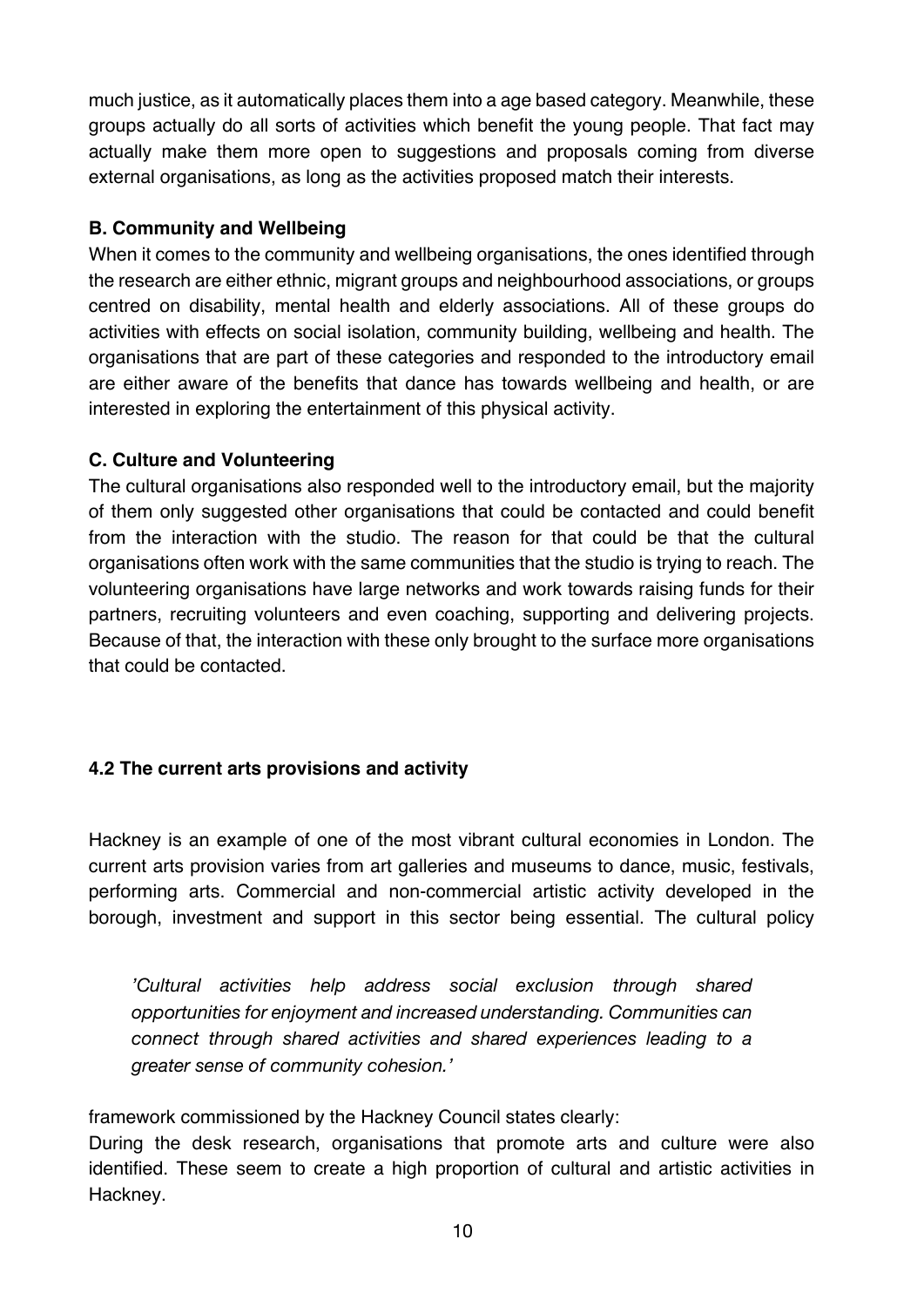- Creative Wick: creative regeneration agency founded in 2013; facilitates a sustainable creative economy in Hackney by helping to increase current levels of resilience alongside the ongoing development of the Queen Elizabeth Olympic Park; their projects include arts consultancy, artist-led education, events, research, enterprise, network (Hackney Wick and Fish Island Cultural Interest Group).
- UCL East: located on the Queen Elizabeth Olympic Park; started engaging with communities in East London through widening participation, student volunteering, public engagement, museums and collections.
- Hub67: a community centre that provides a home for the Hackney community; deliver relevant and purposeful projects for the community, in a building that acts as a community place with an artistic vision.
- Stour Space: a socially minded organisation offering exhibition, performance and studio space for the development of creative enterprises; devoted to the promotion and production of art and design, performance and innovative business.
- Hackney Arts: gives creative opportunities to residents and provides a platform for local artists to share their work; delivers classes for free to the local partner organisations.
- Hackney Arts Centre: a multi-arts space, bringing together both the leading, rising and most important talents of all fields under one roof; looks to become a leading light in the city for audiences from all walks of life to meet, listen, watch, dance and enjoy all artistic endeavour and creativity has to offer.

Some of the cultural and artistic events organised in Hackney are:

- Hackney WickED: a festival that began in 2008 when a group of local artists decided to coordinate a series of local art events to highlight and celebrate the breadth and diversity of art and creativity in the area; allowed visitors the chance to explore the labyrinth of artist studios, live-work spaces and up-and-coming galleries hidden behind the normally unwelcoming façade of industrial streets and warehouse walls.
- Yoruba Arts Festival: a festival founded in 2010 that celebrated the rich and diverse arts and culture of one of Africa's largest and oldest cultures; features cultural performances, arts and crafts, workshops, competitions, children's activities, African Market, Traditional food and Live Bands showcasing the rich, vibrant and colourful arts and culture of the Yoruba's.
- Art, Design and Craft Fair: the fair is an opportunity for artists, designers and craft makers to promote their products; there is illustrative art also hand crafted and decorated items.
- Cultural Interest Group: the group was founded in 2010 and it is a monthly networking meeting of Hackney Wick and Fish Island's stakeholder community; it is dedicated mostly for those interested in arts, culture and creative practice as part of their business.
- The Yard: a theatre and music venue in Hackney Wick built out of salvaged material; in 6 years of existence their work has been seen by hundreds of thousands of people.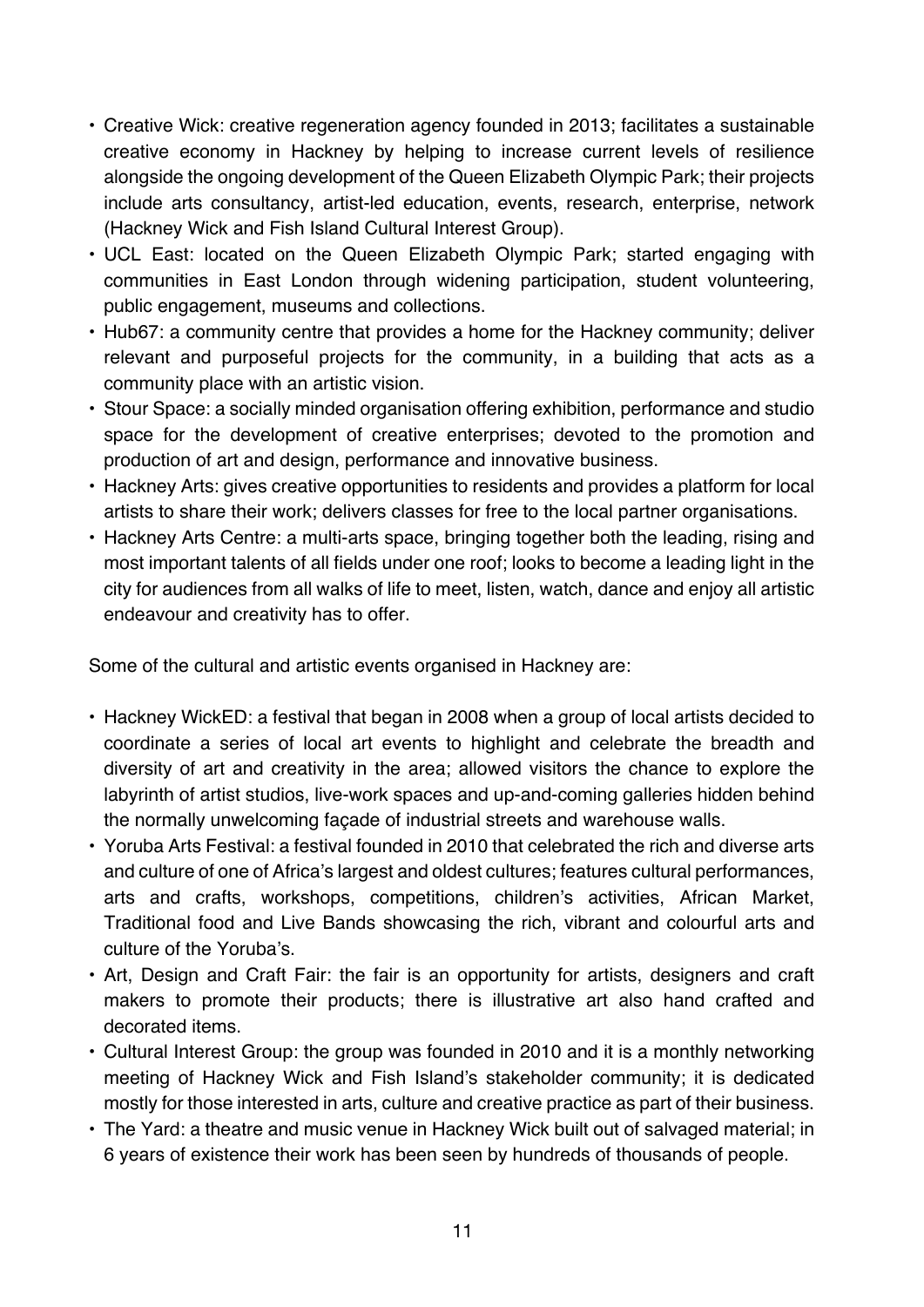Therefore, the cultural landscape in Hackney is very diverse, and so is the artistic activity. All of these are producing art, drama, music, dance, film, literature, media, architecture and heritage. Taking this variety account, it is only natural that the public differs slightly from one activity to the other.

## • **Interaction with the cultural groups**

For the purpose of the research, contacting these organisations was not considered helpful, as the focus was rather on community groups and smaller organisations. However, during the Cultural Interest Group meeting, when representatives from these organisations were present, many showed interest in the studio's programmes and agreed to share their contact details for future reference (Creative Wick, UCL East, Stour Space, Bobby Moore Academy, Tom Fleming Consultancy). Presenting the objectives of this research at the CIG meeting was not very helpful in terms of identifying organisations, but it could be useful when it comes to promoting a project or looking for partners amongst the attendees to the meeting. Attending the Hackney Wick and Fish Island Conversations meeting at the Stour Space, right after the CIG meeting, showed that there are normally the same people attending these types of events. A collaboration, partnership or promotion could be the outcome of attending a couple of these meetings, since connections could be made there. For example, a local composer approached me at a meeting, after hearing about the studio's plans to get more involved into the local communities. The conversation with her is described in Appendix 4. Therefore, if a collaboration with cultural organisations is needed, meeting the representatives of those at events is probably the best way to approach them.

# **4.3 Participation**

The research focused mainly on contacting and meeting with the organisations that would like to develop a dance programme and collaborate with Studio Wayne McGregor. In that sense, the engagement and participation in cultural activities for the wider community is not an aspect that was researched in detail.

> *'The most successful workshops we have had were never one-offs, but a series. When we run activities, we normally have a specific age group in mind that might respond best. However, just to make sure, we run taster sessions for different age groups to see which one responds best. I cannot stress how important that taster session is. There is nothing worse than having an unengaged and demotivated audience.'*

Instead, when it comes to organisations and charities, the participation in activities is easier to determine. Many of the organisations interviewed said that participation is always dependent on how relevant the programme is for the group. Thus, most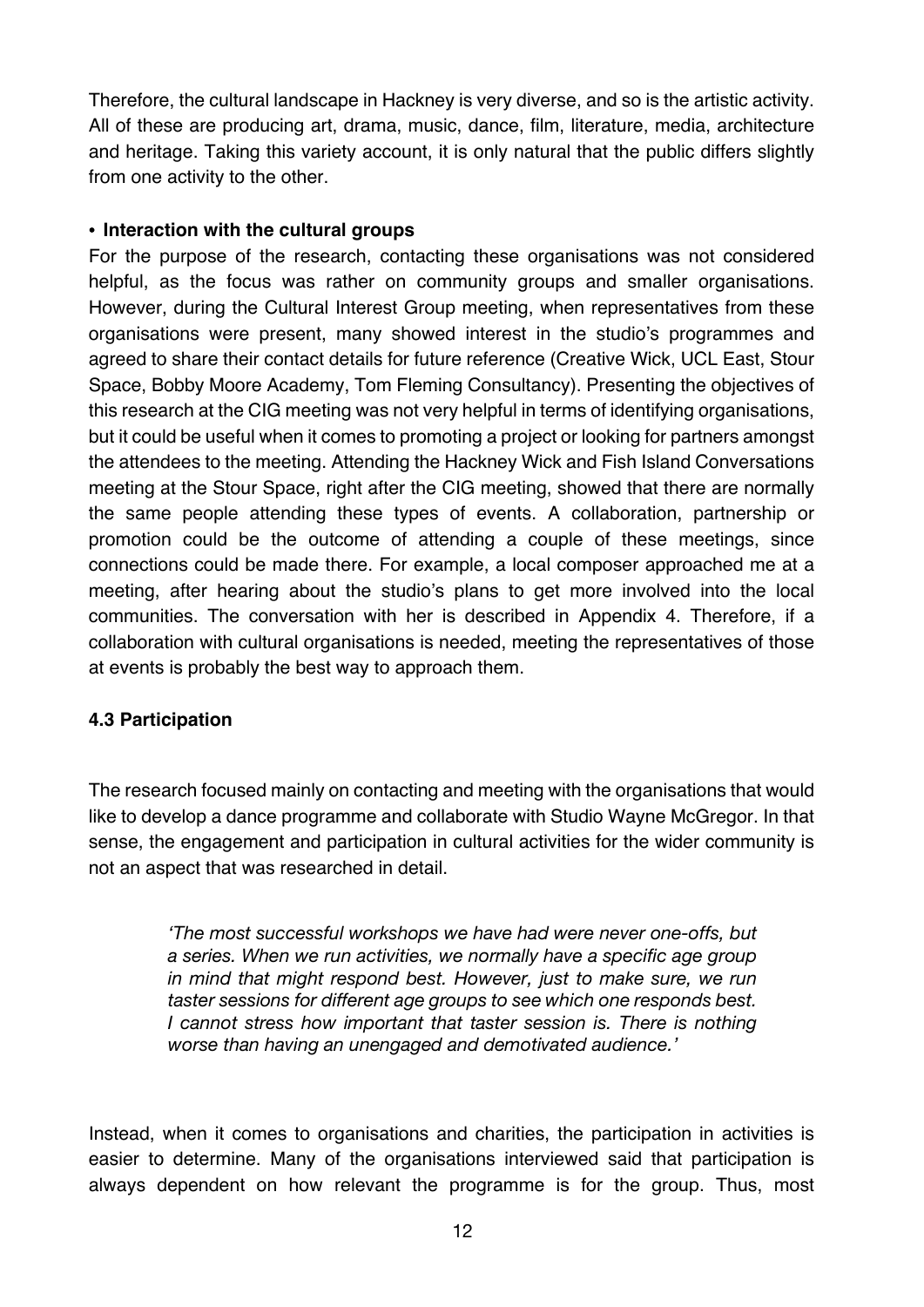organisations have already established groups of people who attend their activities regularly (normally on a weekly basis). Because of that, the turn up to an event can be approximatively measured even before it takes place. However, in the case of a series of events, the numbers can either grow or decrease, depending on how engaged the group is in the activity. The activities coordinator from a centre for refugees talked about the engagement in their projects:

As a result, when it comes to participation in the activities taking place in an organisation, the target audience is normally predetermined and already known. In that situation, good promotion for the event is not a very important aspect, but the quality of the activity is. Probably even more important is the relevance of the activity for the group it is delivered to. Speaking of the arts provision and activity in the organisations in Hackney, most of them name their activities artistic, to a certain extent. Whether it is a youth, community, volunteering, social inclusion, culture, or wellbeing organisation, artistic activity is very often encouraged, promoted and even delivered. Because of that, the organisations are open to ideas regarding possible artistic interventions and aware of the benefits that they have for their groups. The Sports Inclusion and Development Officer speaks about the organisation she is part of, as being very much related to art.

*'What we do is to promote positive mental health and wellbeing through creative learning. Our mission is to support recovery, social inclusion, and mental wellbeing through arts. Specifically, we work towards achieving psychological wellbeing through creative education. In order to achieve that, we offer courses in arts, music, computing and health for people with moderate to severe mental health needs.'*

# **4.4 Studio Wayne McGregor's Reputation**

One of the research questions was identifying what people already know or understand about Studio Wayne McGregor. Responses to this question were given both during the meetings and through emails. Out of the 21 organisations that have been in contact either only through emails or at meetings and phone calls, 10 organisations already heard about Studio Wayne McGregor, meanwhile the other 11 have not.

The data shows that the 10 organisations who already knew about the studio have either been in contact with someone from the studio previously, are part of the same networks, or are relatively well-established in Hackney. Meanwhile, the other 11 organisations who have not heard about the studio happen to be smaller organisations, which focus mostly on working directly with groups from the community and have regular weekly meetings and activities. There is a tendency that smaller organisations seem to appreciate that they are being contacted by a rather prestigious organisation, even if they did not know about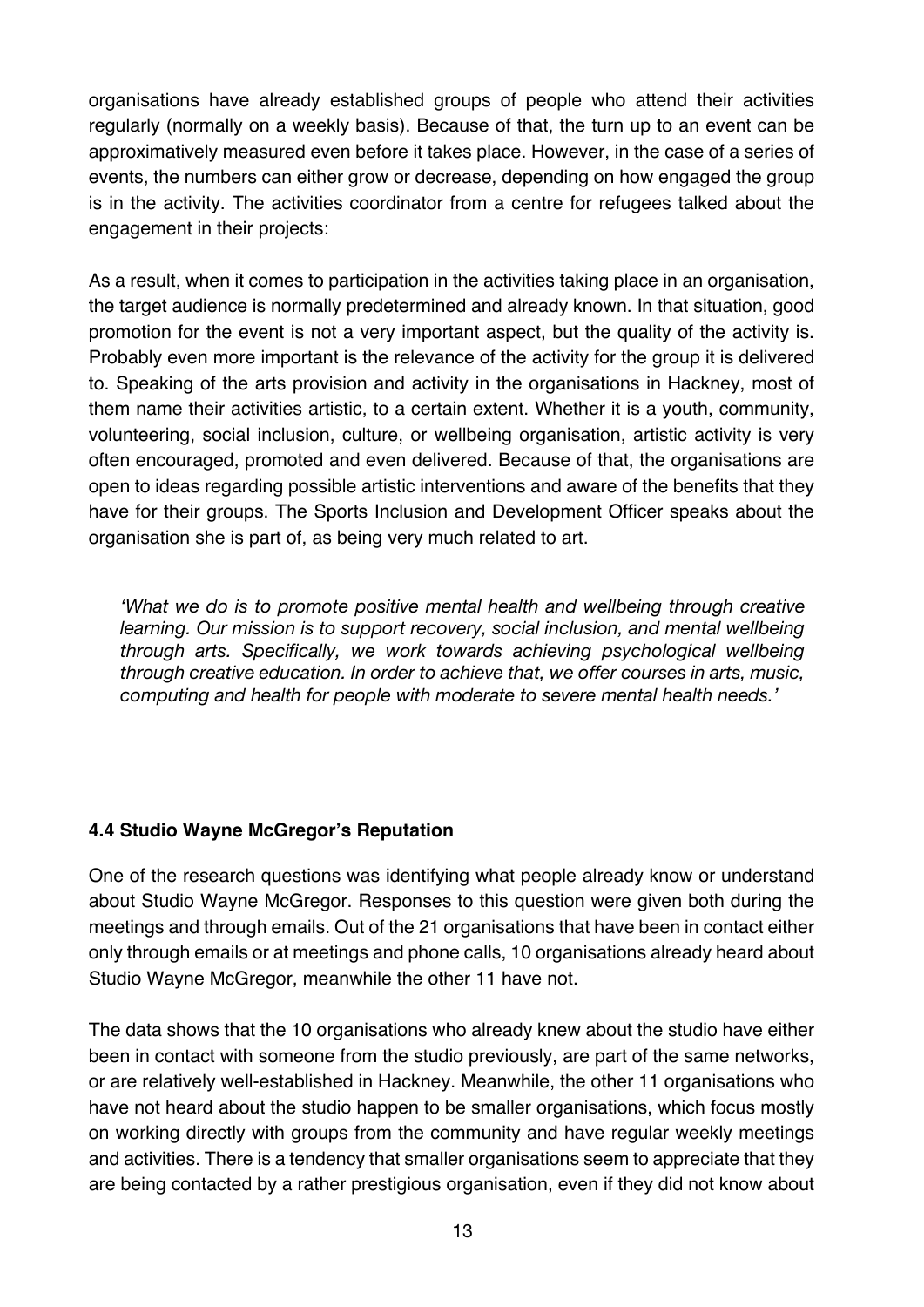it before. In that sense, every person has done some research before the meeting or the phone call, saying that they were surprised they have not heard about the studio sooner.

When it comes to what the people actually understand about the studio, most organisations had other similar engagement projects delivered by external organisations or individuals, so they easily understood what the studio is trying to achieve. A minority of them have had no contact with dance or any similar workshops before, and needed more time and explanations in order to understand what the interaction with the studio would look like. However, in both cases, the conversations led to new ideas about possible interactions.

If the opinions about knowing and not knowing about the studio were mixed, each and every one of the 21 organisations that responded knew about the Here East instead. A few opinions about Here East that were expressed during the meetings are:

- it is a place that brings many professional people into the area;
- it creates good job opportunities for the locals (the restaurants are mostly locally supplied and the staff are locals);
- it is not displaced and separated from the community, but connected with it (because of the community engagement programmes and the public spaces it offers);
- it is proactive when it comes to community engagement;
- it is very modern;
- it can be a threat to the local artistic community (because it brings to the area massive cultural institutions that can threaten the current arts provision in Hackney and limit the sales for locally produced art).

Everyone who happened to know the studio from before praised the initiative to create more community engagement projects. They stressed the need for more creative activities being delivered by actual professionals from the industry. That might be important in order to change the misconceptions that dance is an activity for young people.

> *'I have worked with the Wayne McGregor Company before and every one there is amazing. Although I personally think engaging with the community by doing contemporary dance and movement is a great idea, the last time we did this it was a small turn out for a lot of work (people feel it is only a place for middle class 20 -30 age people). They somehow have to break that image.'*

Also, it can be helpful for the local raising artists who could be interested in a career in dance. The studio could then help educate and promote aspiring dancers. But the interaction could not be limited to dance only. There are performance artists in the area who might also be inspired by Wayne's work and would like to experiment further.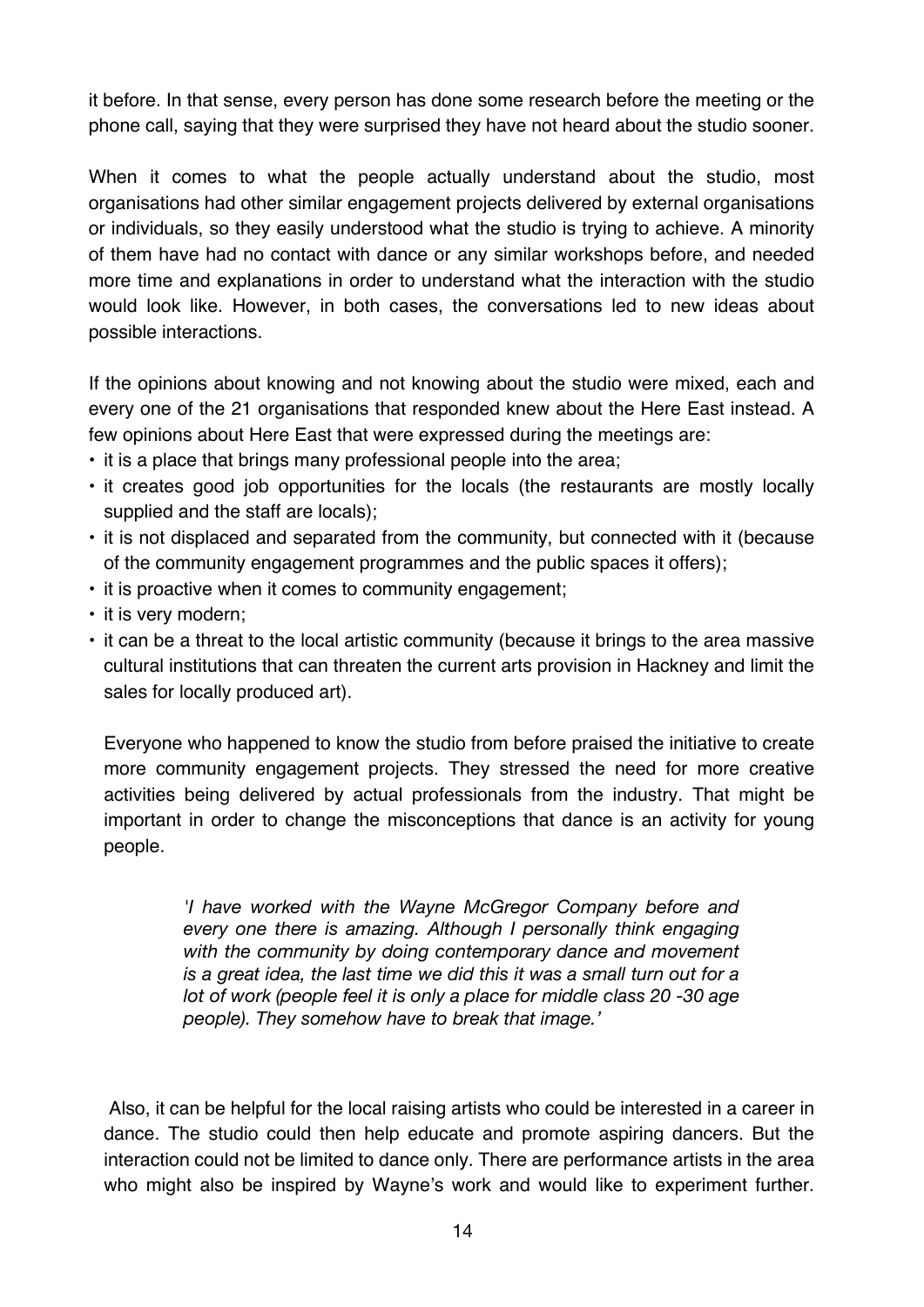Therefore, even if the research aimed to identify local organisations and community groups interested to develop a dance programme, exploring what individual locals or members from the artistic community want from the studio could also be an option to engage with the communities in Hackney.

*'I've been looking to engage with studio Wayne McGregor. I am a freelance audio & visual artist based in Hackney Wick. My work is interdisciplinary. I collaborate with practitioners, directors and companies, researching, developing and composing projects from scratch or existing material. The results of which take the form of music, film, dance and live performance. I'm keen to engage with my local community in an arts context. I'm also keen to work on projects that use movement and music to engage the public with a wellbeing subtext.'*

# **4.5 Intervention Opportunities**

Following interviews with 9 organisations focused on wellbeing, youth, community, culture, and 1 local artist that is developing interdisciplinary projects, a range of activities were identified that the local community would be interested in and find beneficial:

- visiting the studio and watching open rehearsals;
- having sessions that would teach a group a specific dance style;
- having a series of workshops that lead to a showcase or performance in order to promote and reward the individuals taking part;
- having a series of workshops throughout 4 to 6 weeks;
- organising taster session for different dancing styles;
- organising a mentoring scheme by pairing a dancer with a young person;
- having internships, scholarships or grants for talented young people;
- using the studio space for educative activities unrelated to dance;
- organising workshops off-site;
- organising Irish or Romani dance for more Gypsies and Travellers organisation to take part in;
- involving local artists in the work delivered by the studio.

Conversations have been tailored for every organisation's needs and possibilities, therefore the options listed above do not reflect a unanimous view. Descriptions of the full conversations with each of the 9 organisations and the 1 artist are listed in Appendix 4. All the organisations that were interviewed responded very positively to the Studio Wayne McGregor proposed initiative. They are all willing to partner with the studio in the development of programmes and want to be contacted to bring the conversations even further.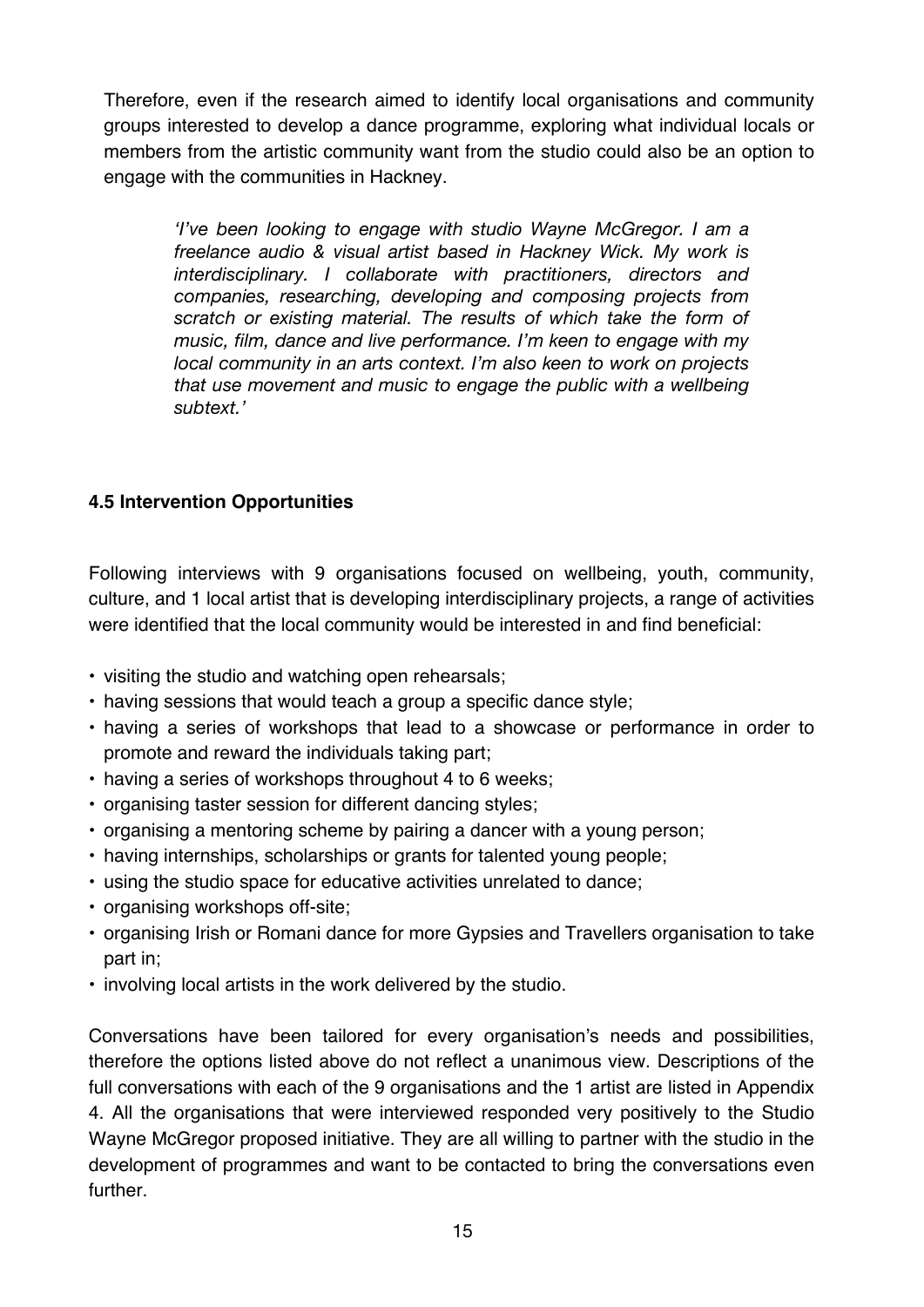## **5. RECOMMENDATIONS**

The current arts provision, the participation in cultural activities and the artistic activity in Hackney are all topics that deserve attention. However, probably the most important part of this research was not investigating those aspects, but actually speaking to the groups that would like to collaborate with Studio Wayne McGregor. Because of that, probably the first action to be taken as an outcome of this report, would be to contact the organisations in Appendix 4 and start planning the engagement projects.

All the organisations that actually responded and agreed to meet were all very excited at the thought of collaborating with Studio Wayne McGregor. During the desk research phase, there were a few individuals who I have lost communication with, but the ones who decided to continue the communication until the interview stage were all very determined and eager to be part of the engagement programmes organised by the studio. What in the beginning seemed to be a chase for organisations, turned into a conversations between equals who both have something to contribute with. All the organisations who agreed to collaborate with the studio also emphasised the importance of the activities they do for their groups, and how they would really enjoy to get involved.

All of this proved that indeed, the studio should make the first move in contacting organisations, but the rest would not to be a unilateral conversation with no outcome. The individuals who respond are often interested enough to make the necessary steps so the collaboration would happen. The research has also shown that some organisations even wait for these little steps to be made by the 'bigger' organisation. Therefore, despite the timing and the short length of the research, it has proved that there is a desire for community engagement in Hackney, and organisation are happy to facilitate it. Getting in touch with the right individuals and groups could be difficult, especially because there is a lack of a centralised communication system between organisations, but once the intentions are set straight, the rest is possible.

### **5.1 Moving Forward with Building Partnerships**

Appendix 4 lists all the 9 organisations and the 1 artist that were interviewed, and would like to collaborate with the studio in the near future. They are all waiting to hear more about the practicalities of the actual interactions. Below the list, there are the organisations who expressed interest in meeting or talking, but communication was somehow lost along the way. Those could also be contacted, as they proved to be interested, but timing was probably not best at the time.

During the research, getting the studio's message across was probably the most difficult to do online. However, multiple trials have brought to the surface the best methods that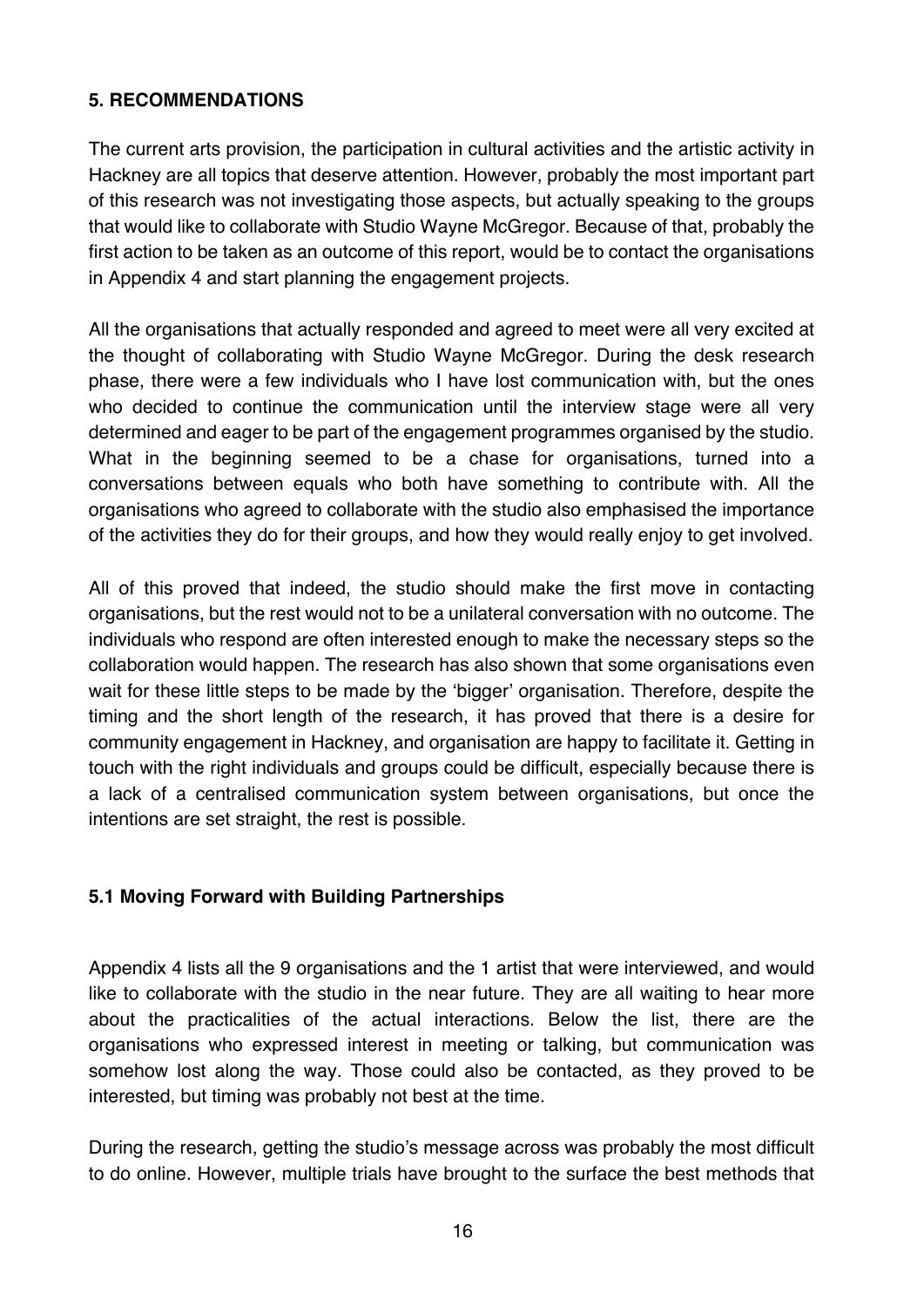could be used to get in contact with other organisations and locals. This list is not complete, but for the scope of the research, it was enough.

The communication methods used were:

- personal or organisational emails: it is always a good method to start communication like that, but the response rate can be quite low;
- newsletters: even if posting about the research on a newsletter did not seem like a great idea, it actually started the communication with 2 organisations who got in touch because of that. During the research, a few organisations proposed to have the studio's programmes advertised in their newsletters (Volunteering Centre Hackney, UCL East, London Youth, Cultural Interest Group);
- attending meetings: taking part in the Cultural Interest Group monthly meeting, and the Creative Entrepreneurs Breakfast at Stour Space helped me interact with locals, and gather opinions and questions in a focus groups like setting.

## **5.2 Building Contact**

#### • **Methods**

A good way to build contact with the groups is to approach them individually at first, picking up the conversation from where it was left off. All the 9 groups and the one local artist are waiting to be contacted via email. For the best results, I would suggest to email everyone separately, asking to arrange a face to face meeting or a phone call. What is seemed quite clear was that the groups are ready to start talking about the actual projects at the next meeting. In that sense, it is good to read the descriptions of the conversations that took place, and understand what each organisation is looking to achieve. For the organisations that mentioned they would like to have activities happening at the studio, it may be helpful to invite them over (especially for the groups that work with disabled people, since they need to make sure the space is adequate).

Getting in contact with the organisations in the way mentioned above could work for more immediate projects. However, in the long run, after an initial session was delivered, having all the partner organisations meet for a focus-group in a non-formal setting, could help tie the connections further and create real networks. Many organisations stressed the idea that one-offs are never very efficient (both in terms of activities and partnerships). In that sense, the connections could become stronger if the surpass the emailing stage and evolve into group meetings. This idea comes from the fact that most organisations encouraged the need for continuity, but also because one organisation said it was interested in meeting other similar groups and collaborating in order to take part in a dance activity that interests them all. This idea could probably work best for the youth groups who might be interested in having sessions that teaches them a certain dance style. However, it might not be that efficient for groups that are concerned with mental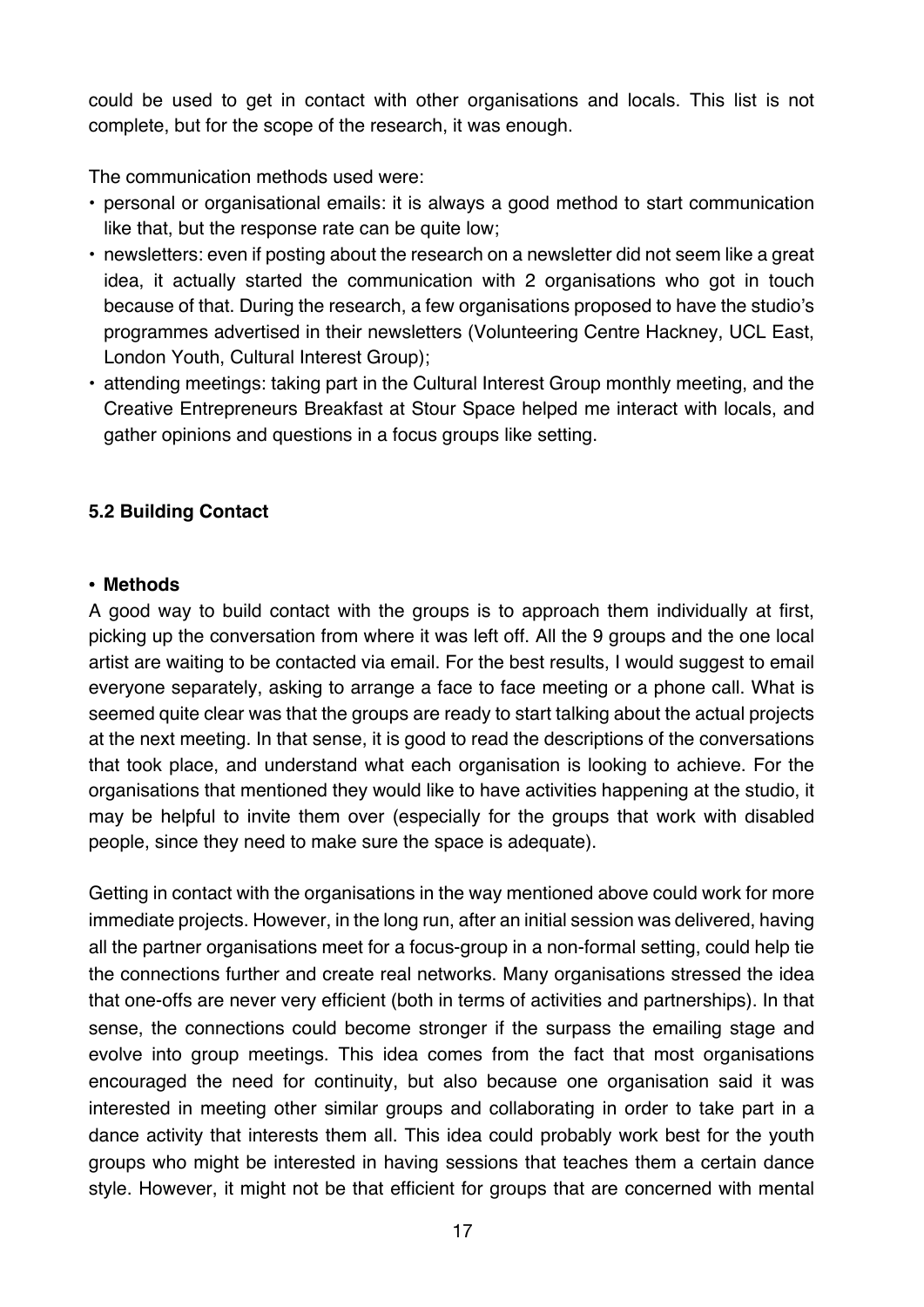health or disability. That needs to be checked with every organisation in particular, as the idea to merge some groups for taking part in a common activity only came up during the last interview.

## • **Timing**

The only organisation which needs to be contacted as soon as possible is Mini Mermaids and the Young Tritons. They are looking to start delivering their 8 week curriculum as soon as possible, and are looking to use the studio's space for one of their sessions.

The youth organisations mostly start their activity once the school begins, so from September onwards. They all said that discussions should be carried closer to that date, since in the summer period they are not that active. The community and wellbeing organisations run weekly activities, so they may be contacted even during the summer period.

# **5.3 The Offer**

The list of possible interactions is written above. Activities suggested by more than one group were:

- having workshops that take place at the studio this option is quite popular, because the idea of visiting the studio seems quite appealing for many organisations; the only few groups that would prefer to have the activities taking place closer to them would be the ones that find it difficult to travel because of movement or financial reasons;
- having sessions on specific dancing styles the idea of trying out something new was present in most conversations with the organisations; both for those with prior experience or with no prior experience, learning a few basic moves in different styles seems something worth exploring; thinking about the practicalities of this, maybe this activity could be organised as a pop-up session, with individuals or groups coming from more organisations, not just one;
- working towards a performance or a showcase this idea was suggested mostly by the youth organisations, which think it is helpful for the young people's work to lead to an outcome;

Seeing all of these, it becomes more obvious that the interactions desired by the local community would ideally be over a longer period of time, teaching them something completely new, with the purpose of either moving for fun, or creating something with an outcome. However, something else that Studio Wayne McGregor could offer is more transparency when it comes to the community engagement programmes. Better promotion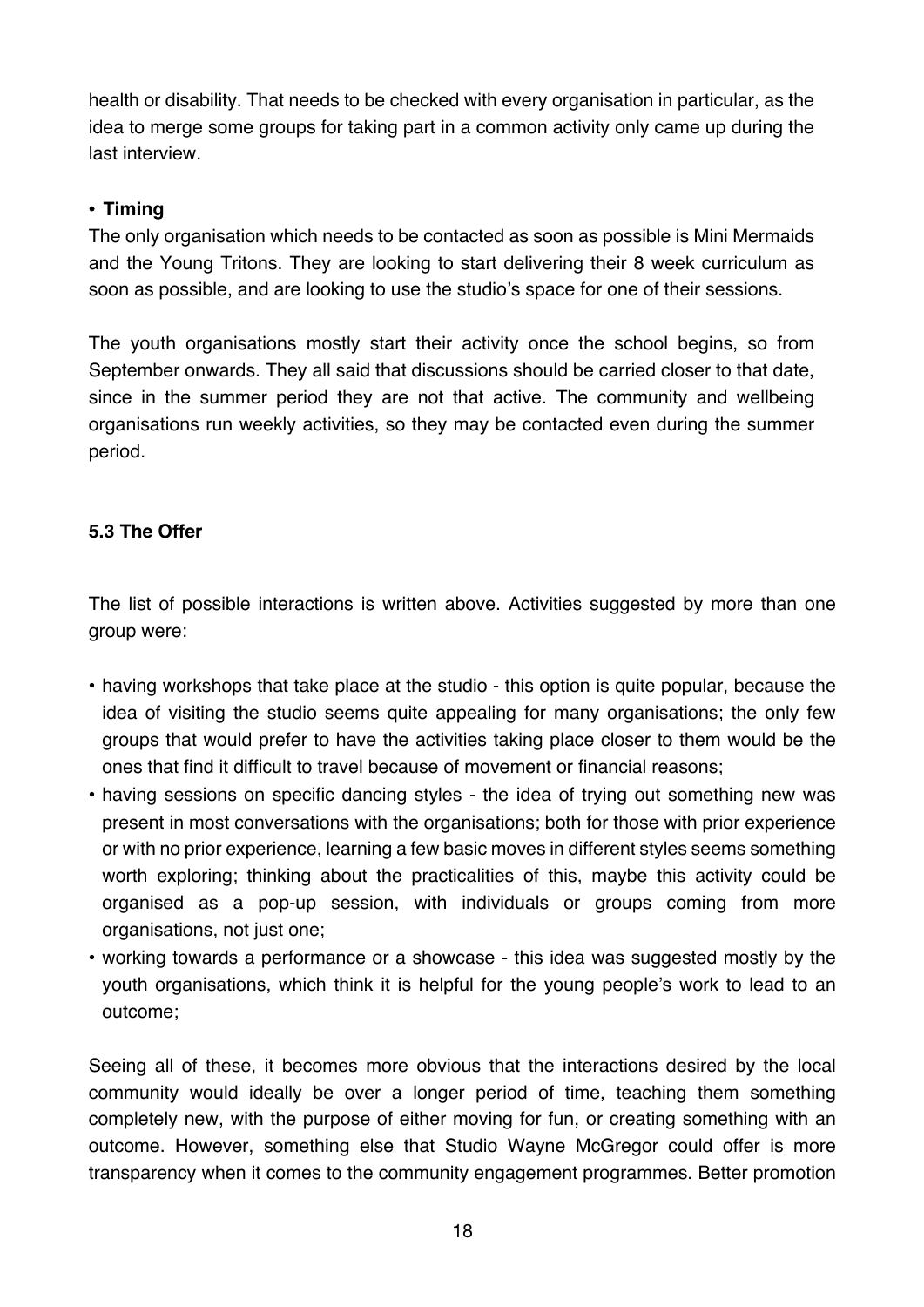of this type of work in Hackney could help make the studio better known, and ease the process of finding organisations to partner with in the future.

Most groups were intrigued by the idea of collaboration with the studio, but the conversations with them showed slightly more interest. When it comes to which organisations were most excited about the offers, there are a few who showed particular interest in the activities delivered by the studio. These are:

- Mini Mermaids and Young Tritons are looking to use the studio's space in order to deliver their activities for young people; Khara was equally interested in the studio space and in Wayne's work (after watching the TEDx talk)
- KEEN London the athletes are always learning new movement activities, but where not involved in any dance workshops before, despite their love for music and movement
- Akwaaba London would like to organise a workshop for the young people and have a performance happen at the end
- The Stroke Project are well aware of the benefits that dance has for stroke survivors and would like to a workshop delivered
- Hackney Quest would like to take part in a workshop delivered at the studio; the young people took part in a hip hop workshop before, but would like to try out something completely new

The other organisations are just as willing to collaborate and partner with the studio. However, due to various reasons, they were not as proactive.

- Young Hackney Concorde the young girls interested in dance are already attending hip hop competitions and are rehearsing weekly; a workshop is a different dance style would be very beneficial, but dance is not something new for the group
- London Youth the organisations often facilitates dance workshops for the groups that partnered with them, so dance is not at all something new; Jas suggested some organisations that would particularly benefit from dance workshops and said that London Youth could spread the word about the studio's engagement activities
- Core Arts the group is already taking part in dance workshops, but would like to explore something different at the same time;
- London Gypsies and Travellers the organisation was very receptive to the studio's intention, however, the youth workers are quite new and they are still working towards building their group; they think a dance workshop could be great for the young people they are working with, but need some time to reconnect with them.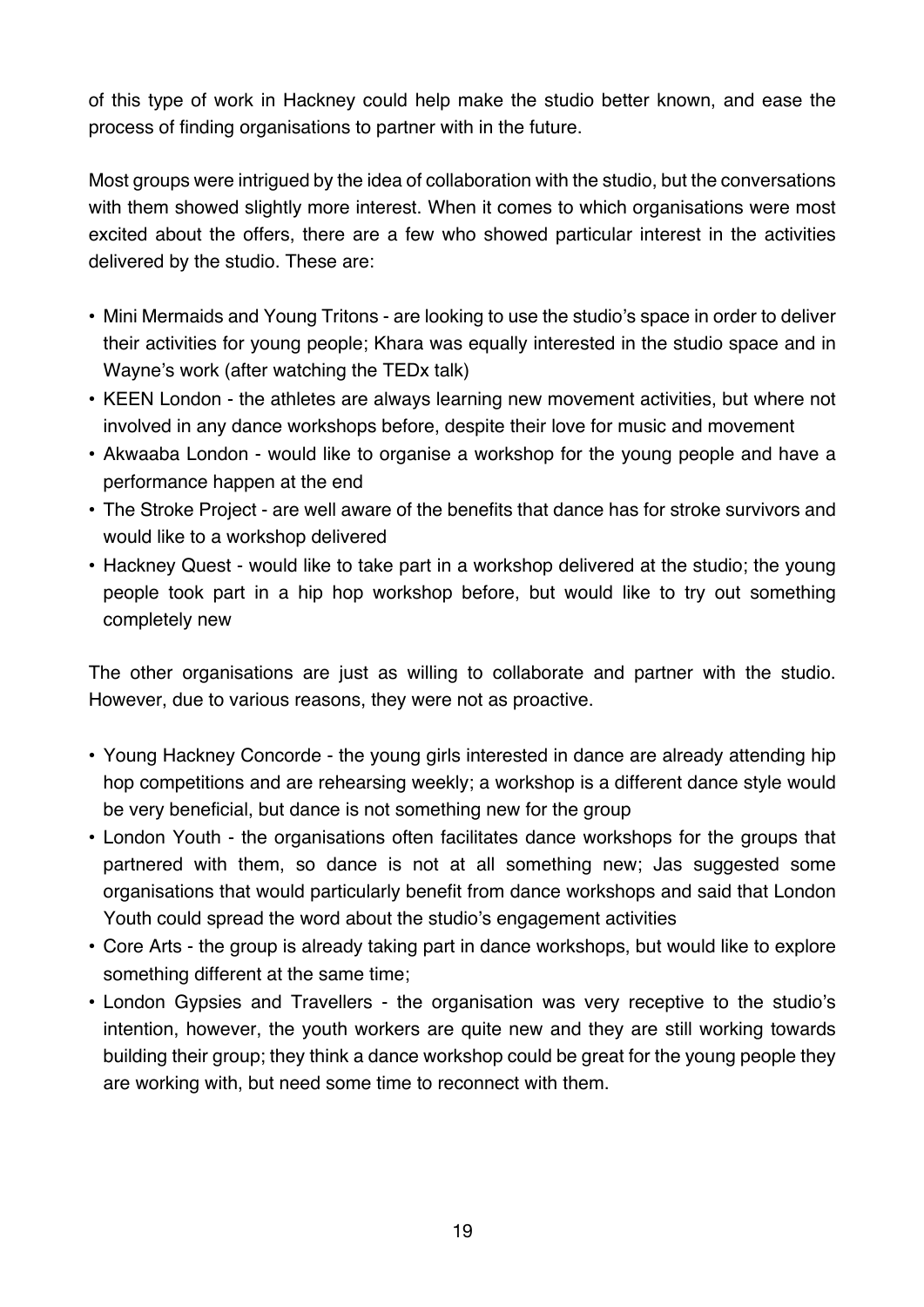## **CONCLUSION**

Overall, despite the difficulty of getting in touch with the organisations in Hackney, the research was helpful in identifying that there is a need for community engagement in the local area. The opinions collected show that the studio has a great reputation amongst the people that have collaborated with it, and the ones that have not, are interested in trying it out. The possible interactions identified through the interviews can be part of a portfolio of desired cultural interactions with Studio Wayne McGregor that can be used to begin the direct engagement as soon as possible. These activities could provide the opportunity to get to know the local communities better, and to promote to engagement work the studio does more widely.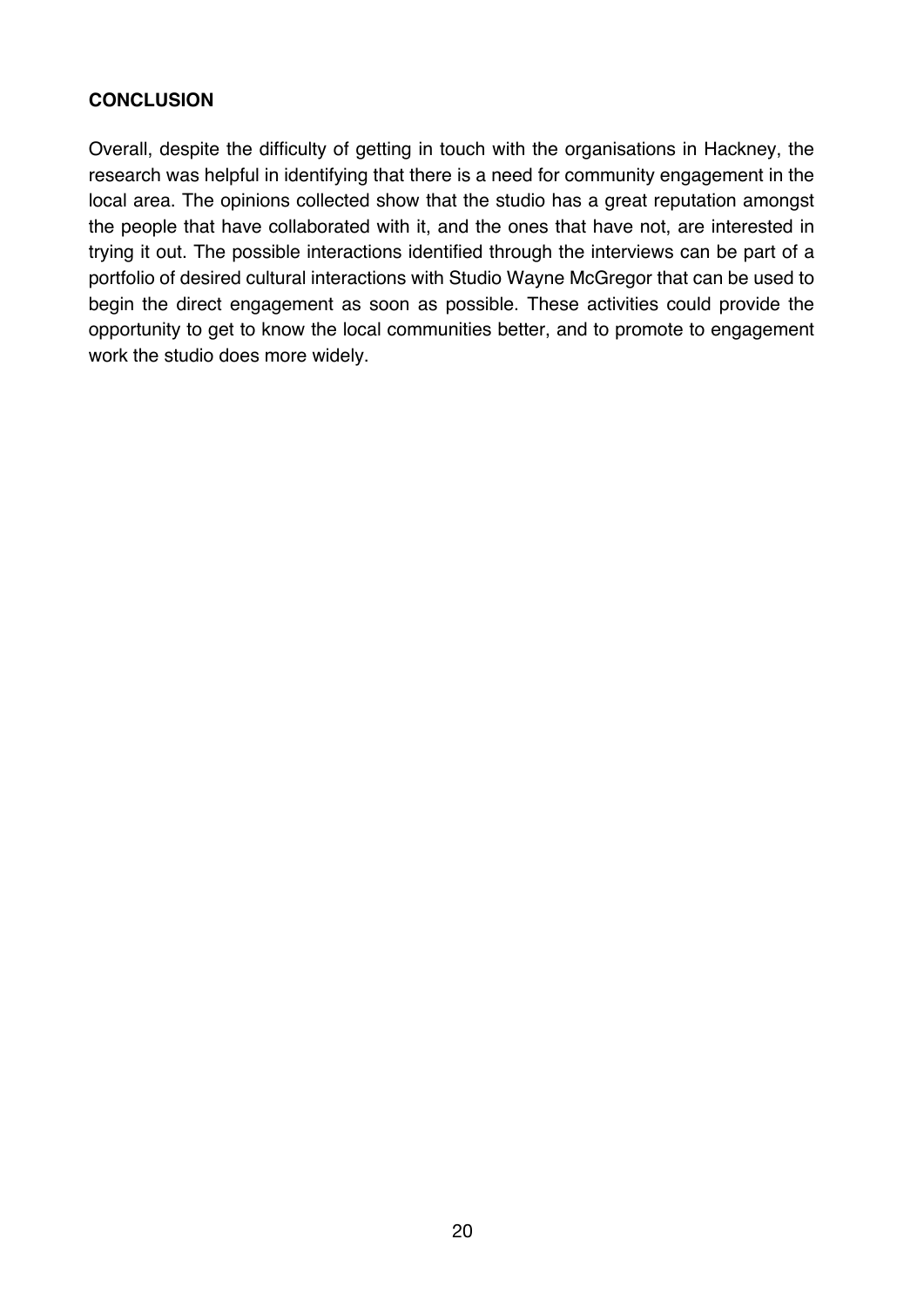## **APPENDIX**

## **Appendix 1 - Initial Email**

Dear …,

I am a student at the University College London and I am carrying out some research on behalf of Studio Wayne McGregor.

Studio Wayne McGregor is dance organisation housed in a new building situated within Here East in Hackney Wick. The building comprises three dance studios, including two of the largest in London, and a series of playful spaces in which to collaborate, make and create across the arts, science, technology and research. The studio is the first arts organisation to move onto Queen Elizabeth Olympic Park in east London and it is keen to increase engagement with its local communities.

Wayne McGregor CBE is a multi-award winning choreographer and director, who has been radically redefining dance for over 25 years. He is Artistic Director of Studio Wayne McGregor and is also Resident Choreographer at The Royal Ballet, Covent Garden. He creates work for the most important dance companies in the world including the Paris Opera Ballet, Bolshoi Ballet, and New York City Ballet. McGregor is also in great demand to choreograph for opera, theatre, fashion shows, films (*Harry Potter and the Goblet of Fire*, *Fantastic Beasts* 1 & 2, animated film *Sing*), TV (2016 Brit Awards opening) and music videos (Radiohead's *Lotus Flower*, which went viral online). McGregor is passionate about dance and creativity, and in his famous TED Talk in 2012 encourages everyone to dance and 'misbehave beautifully'.

Studio Wayne McGregor has a reputation for delivering high quality dance activity across the UK and internationally. With the move to the Olympic Park they are looking to extend their collaborations and opportunities for community engagement within the local area. There are many possible interactions with Studio Wayne McGregor, such as visiting the studio and watching open rehearsals, dance and movement workshops off-site for all ages and use of facilities for local groups to undertake creative activities. However, the studio is aware that there could be many other interactions that would benefit the community, so it is open to new ideas.

I am therefore contacting you to see whether you would be interested in meeting to learn more about about Studio Wayne McGregor's current programme and how you might become involved. The studio is looking to build partnerships with groups that could benefit from the engagement with the studio and participation in dance and movement, and it would also like to understand the needs of the community and how it can contribute towards addressing them though dance and wider creative activity.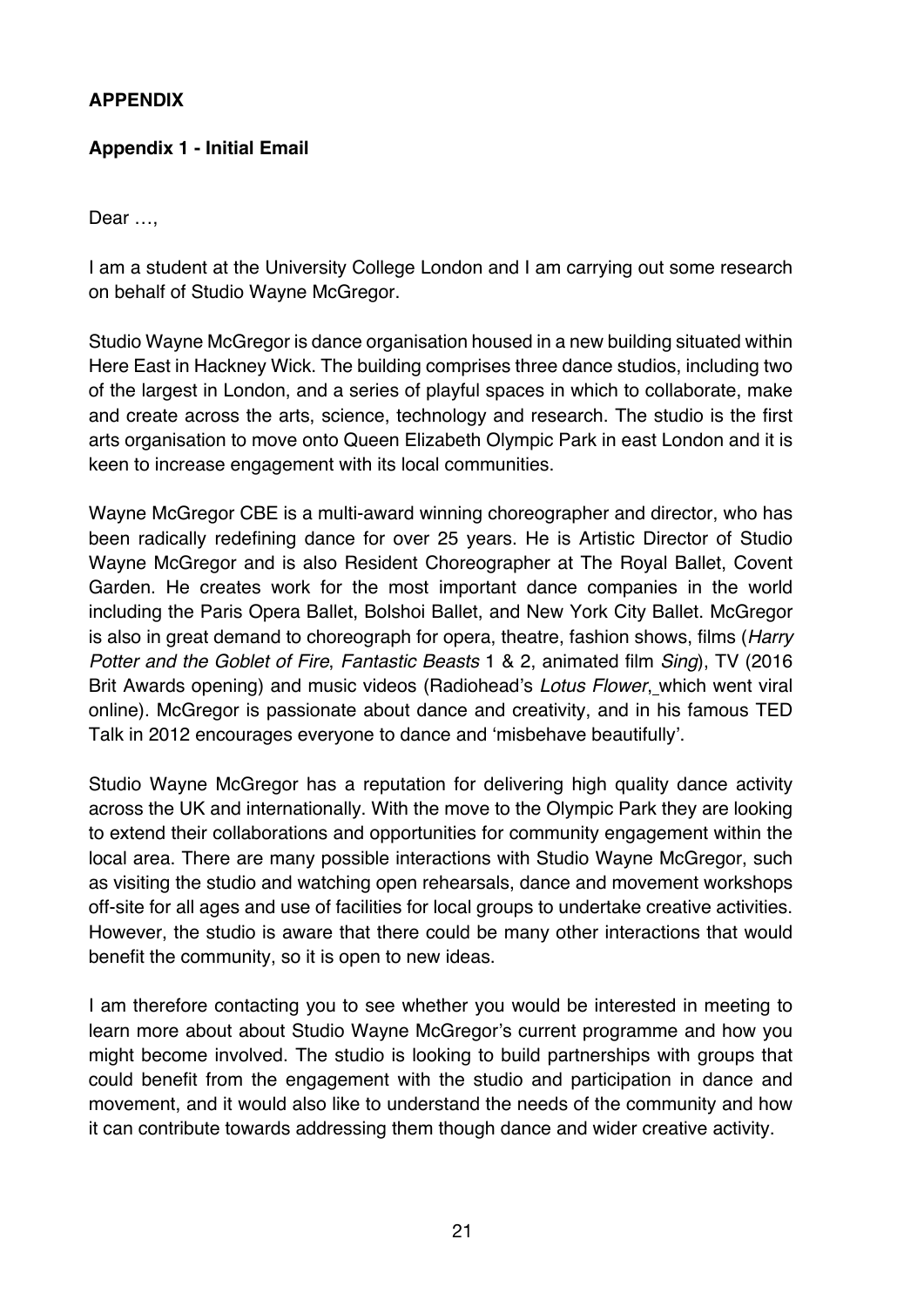Thank you for taking the time to read this email and I look forward to hearing your answer. Please let me know if you would prefer to meet or schedule a phone call anytime by the end of June.

### **Appendix 2 - Interview Questions**

- 1. Do you know anything about Studio Wayne McGregor?
- 2. Do you know anything about the Here East?
- 3. What is your organisation's connect to dance or other cultural/artistic activities?
- 4. What is the focus of your group's activities?
- 5. How would your group think about/respond to a dance workshop?
- 6. What would be useful to you in terms of dance?
- 7. How would you imagine the interaction with the studio could take place?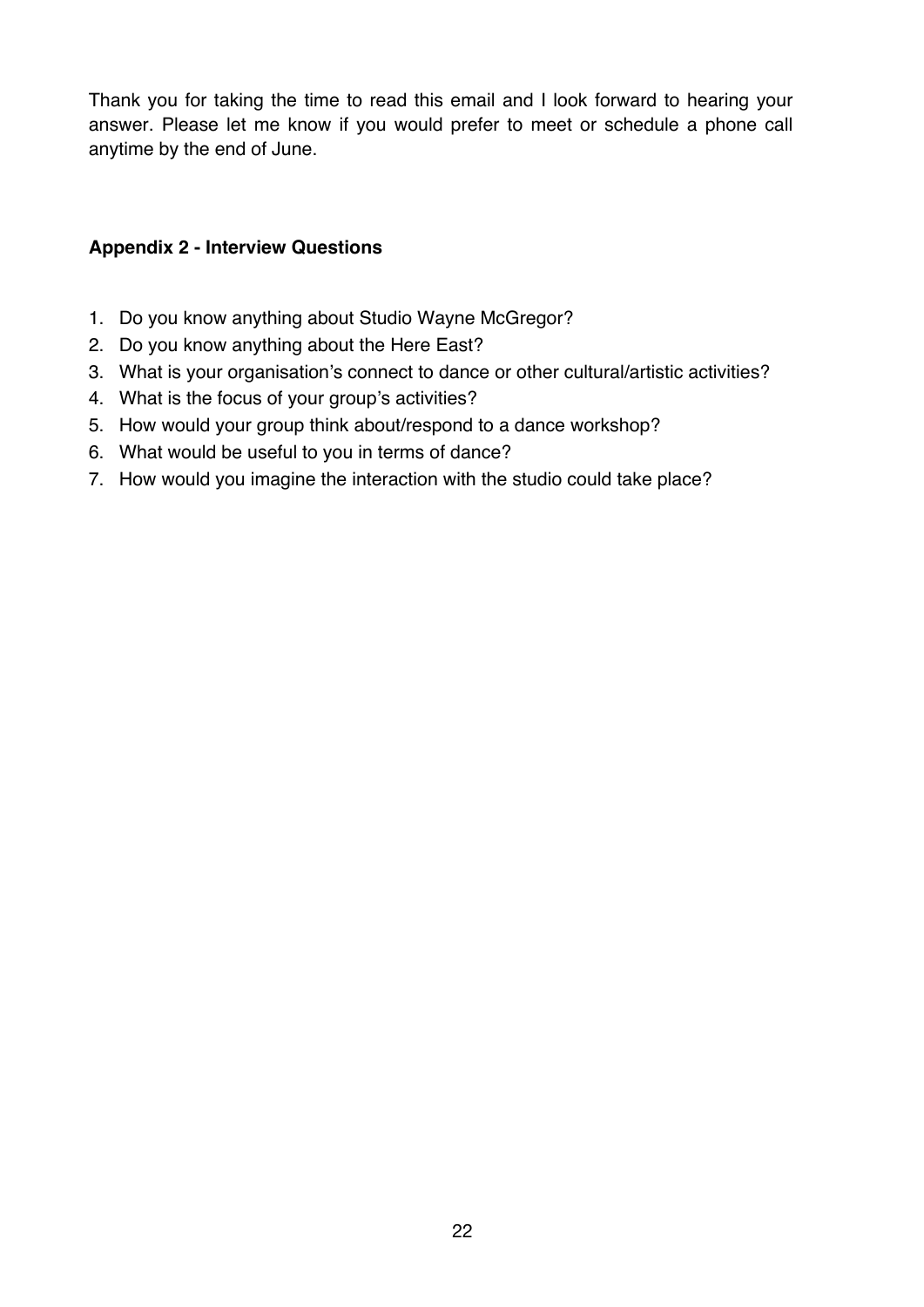# **Appendix 3 - Organisations**

| Organisation                | <b>Contact Name</b>                    | <b>Contact Email</b>                                                        | <b>Type</b>  | <b>Contact</b>                                                                                                   | <b>Postcode</b> |
|-----------------------------|----------------------------------------|-----------------------------------------------------------------------------|--------------|------------------------------------------------------------------------------------------------------------------|-----------------|
| <b>Wick Award</b>           | Polly Mann                             | polly.mann@wickaward.c<br>o.uk                                              | wellbeing    | no response                                                                                                      | E8 3AZ          |
| <b>Creative Wick</b>        | Will Chamberlain                       | william@creativewick.com                                                    | arts/culture | suggested<br>organisation<br>s, invited to<br><b>CIG</b><br>meeting,<br>suggested<br>reports<br>about<br>Hackney | <b>E9 5GW</b>   |
| Hackney<br>Quest            | Luke Billingham                        | luke@hackneyquest.org.u<br><u>k</u>                                         | youth        | suggested<br>organisation<br>s, and was<br>interviewed<br>through<br>phone<br>conversation                       | <b>E97AE</b>    |
| <b>LLDC</b>                 | Layla Conway<br>Lorna Blake            | LaylaConway@londonleg<br>acy.co.uk<br>lorna.blake@hackney.gov<br><u>.uk</u> | community    | suggested<br>organisation<br>S                                                                                   | E20 1EJ         |
| London Youth                | Jas Hothi                              | jas.hothi@londonyouth.or<br><u>g.uk</u>                                     | youth        | suggested<br>organisation<br>s, was<br>interviewed<br>through<br>meeting                                         | <b>N1 6DA</b>   |
| Stratford<br>Circus         | <b>Monique Deletnat</b><br><b>Bell</b> | Monique@Stratford-<br>circus.com                                            | arts/culture | no response                                                                                                      | E15 1BX         |
| Hackney<br>Council          | Lauren O'Leary                         | lauren.oleary@hackney.g<br>ov.uk                                            | community    | suggested<br>organisation<br>s                                                                                   | <b>E8 1DY</b>   |
| <b>Here East</b>            | Jasel Nandha                           | Jasel.nandha@hereeast.c<br>om                                               | community    | no response                                                                                                      | E15 2GW         |
| Tom Flemming<br>Consultancy | Tom Fleming                            | tom@tgconsultancy.co.uk                                                     | arts/culture | no response                                                                                                      |                 |
| Groundwork                  | <b>Sarah Reece-Mills</b>               | sarah.reece-<br>mills@groundwork.org.uk                                     | community    | no response                                                                                                      | E5 0PD          |
| <b>UCL East</b>             | <b>Briony Fleming</b>                  | b.fleming@ucl.ac.uk                                                         | arts/culture | suggested<br>organisation<br>s, newsletter                                                                       | E15 2JE         |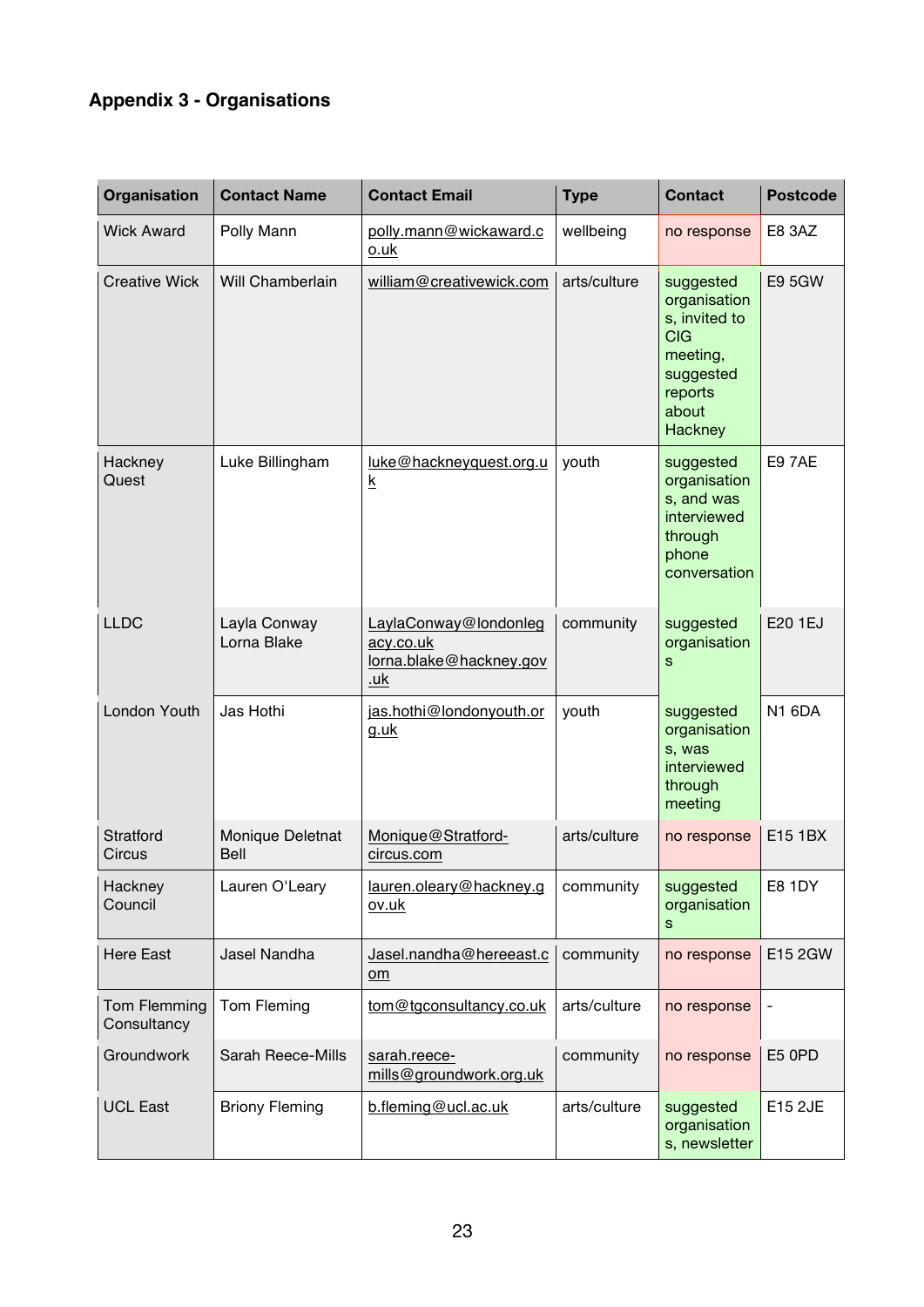| Organisation                                       | <b>Contact Name</b>              | <b>Contact Email</b>                      | <b>Type</b>       | <b>Contact</b>                                  | <b>Postcode</b>          |
|----------------------------------------------------|----------------------------------|-------------------------------------------|-------------------|-------------------------------------------------|--------------------------|
| <b>Hackney Wick</b><br><b>Craft Club</b>           | Debbie Bowden                    | debbie.bowden@talktalk.<br>net            | arts<br>community | responded<br>once, did<br>not set up<br>meeting |                          |
| Hackney<br>Marsh<br>Partnership                    | <b>Wendy Thomas</b>              | wthomas@hmp.org.uk                        | community         | suggested<br>organisation<br>S                  | <b>E9 5QG</b>            |
| Connect<br>Hackney                                 | James Demming                    | james@connecthackney.o<br>rg.uk           | wellbeing         | no response                                     | E8 3AZ                   |
| Eco Active                                         | $\overline{\phantom{0}}$         | admin@ecoactive.org.uk                    | community         | no response                                     | E9 5QG                   |
| Mind in the<br>City                                |                                  | services@cityandhackney<br>mind.org.uk    | wellbeing         | no response                                     | E9 7SN                   |
| Hackney<br><b>Migrant Centre</b>                   | Daf Viney                        | info@hackneymigrantcent<br>re.org.uk      | community         | no response                                     | <b>N16 9ES</b>           |
| Hackney<br>Caribbean<br>Elderly<br>Association     | $\overline{\phantom{0}}$         | info@hackneycaribbean.c<br>o.uk           | wellbeing         | no response                                     | <b>N167EX</b>            |
| London<br>Gypsies and<br><b>Travellers</b>         | <b>Tyler Hatwell</b>             | thatwell@londongandt.org<br><u>.uk</u>    | community         | interviewed<br>though<br>meeting                | <b>N16 8NA</b>           |
| Young<br>Hackney<br>Concorde                       | Joyclen Brodie-<br><b>Mendes</b> | jobrodie-<br>mends@hmp.org.uk             | youth             | interviewed<br>though<br>meeting                | <b>E9 5PP</b>            |
| City and<br>Hackney<br>Wellbeing<br><b>Network</b> | ä,                               | SPOE@mindchwf.org.uk                      | wellbeing         | no response                                     | $\overline{\phantom{a}}$ |
| Centre for<br><b>Better Health</b>                 |                                  | services@centreforbetter<br>health.org.uk | wellbeing         | no response                                     | E9 6QH                   |
| <b>Core Arts</b>                                   | Laura-Jane<br>Connolly           | lconnolly@corearts.co.uk                  | wellbeing         | interviewed<br>though<br>meeting                | E9 6DJ                   |
| Project Indigo<br>- Off Centre                     | Maya and Suzy                    | indigo@offcentre.org.uk                   | LGBTQA+           | no response                                     | E9 6AX                   |
| Outward                                            | ÷                                | hackneyvolunteers@outw<br>ard.org.uk      | volunteering      | no response                                     | <b>E2 8HT</b>            |
| Akwaaba<br>London                                  | <b>Mike</b>                      | akwaabalondon@gmail.c<br>om               | community         | interviewed<br>through<br>phone<br>conversation | <b>N16 8AJ</b>           |
| Compassionat<br>e Neighbours<br>in East London     | <b>Richard Julian</b>            | CN@stjh.org.uk                            | community         | no response                                     |                          |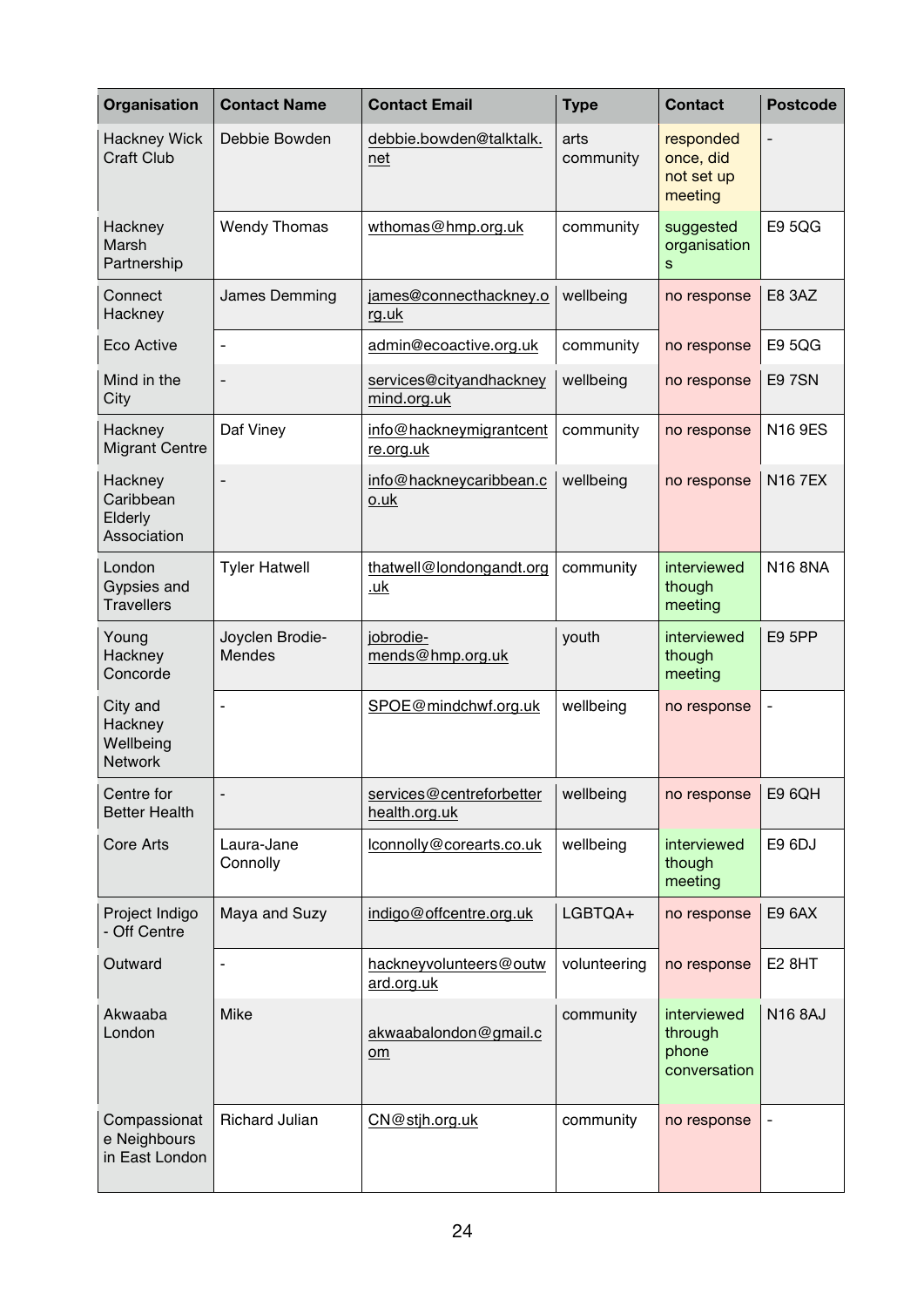| <b>Organisation</b>                    | <b>Contact Name</b>      | <b>Contact Email</b>                           | <b>Type</b>               | <b>Contact</b>                                  | <b>Postcode</b>              |
|----------------------------------------|--------------------------|------------------------------------------------|---------------------------|-------------------------------------------------|------------------------------|
| Hub <sub>67</sub>                      | Katherine Igoe-<br>Ewer  | katherine@theyardtheatre<br>.co.uk             | arts/culture<br>community | responded -<br>did not set<br>up meeting        | <b>E9 5HA</b>                |
| Hackney<br>Community<br>College        | Davina Gray              | davina.Gray@NCCLondo<br>n.ac.uk                | education                 | no response                                     | N1 6HQ                       |
| Volunteer<br>Centre<br>Hackney         | <b>Charlotte Handel</b>  | hov@cvHackney.org                              | volunteering              | suggested<br>organisation<br>s, newsletter      | <b>E8 2LY</b>                |
| Sustainable<br>Hackney                 | ٠                        | info@sustainablehackney.<br>org.uk             | environment               | no response                                     | $\qquad \qquad \blacksquare$ |
| <b>Disability</b><br>BackUp            | $\overline{a}$           | info@disabilitybackup.org.<br>$u$ <sub>k</sub> | wellbeing                 | no response                                     | E8 3AZ                       |
| Hear to Meet                           | ÷                        | HeartoMeet.Hackney@he<br>aringloss.org.uk      | wellbeing                 | no response                                     | <b>E8 1LB</b>                |
| Hackney<br>Recovery<br>Service         | $\overline{a}$           | hackney@wdp.org.uk                             | wellbeing                 | no response                                     | <b>E8 3SG</b>                |
| Mildmay                                |                          | info@mildmay.org                               | wellbeing                 | no response                                     | <b>N1 4PU</b>                |
| Food Cycle -<br>Hackney                | Matt                     | matt@foodcycle.org.uk                          | shelter                   | no response                                     | E9 7JE                       |
| The Hub Club                           | Cathay Boyle             | cboyle@outward.org.uk                          | wellbeing                 | responded -<br>did not set<br>up meeting        | <b>E5 8NN</b>                |
| Senior IAG                             | <b>Evette Dawkins</b>    | edawkins@hmp.org.uk                            | wellbeing                 | no response                                     | $\overline{a}$               |
| Trowbridge<br>Senior<br>Citizens' Club | Gordon Fryer             | gordonfryer78@gmail.co<br>m                    | wellbeing                 | no response                                     | <b>E9 5NH</b>                |
| <b>Stour Space</b>                     | Neil McDonald            | neil@stourspace.co.uk                          | arts/culture<br>community | no response                                     | E3 2PA                       |
| Age UK East<br>London                  | $\overline{a}$           | info@ageukeastlondon.or<br>g.uk                | wellbeing                 | no response                                     | <b>E2 9LU</b>                |
| <b>Ekta Project</b>                    | $\overline{\phantom{a}}$ | ekta_info@yahoo.com                            | wellbeing                 | no response                                     | E12 5JF                      |
| Roma Support<br>Group                  |                          | info@romasupportgroup.o<br>rg.uk               | community                 | no response                                     | E7 0XB                       |
| The Pedro<br><b>Youth Club</b>         | <b>James Cook</b>        | info@pedroclub.com                             | youth                     | responded<br>once, did<br>not set up<br>meeting | E5 0HD                       |
| An Viet<br>Foundation                  |                          | anviet@anvietuk.org                            | community                 | no response                                     | <b>N14LS</b>                 |
| <b>VLC</b><br>Community<br>Centre      | -                        | vietnamlaocambodia@ya<br>hoo.co.uk             | community                 | no response                                     | <b>E2 8BN</b>                |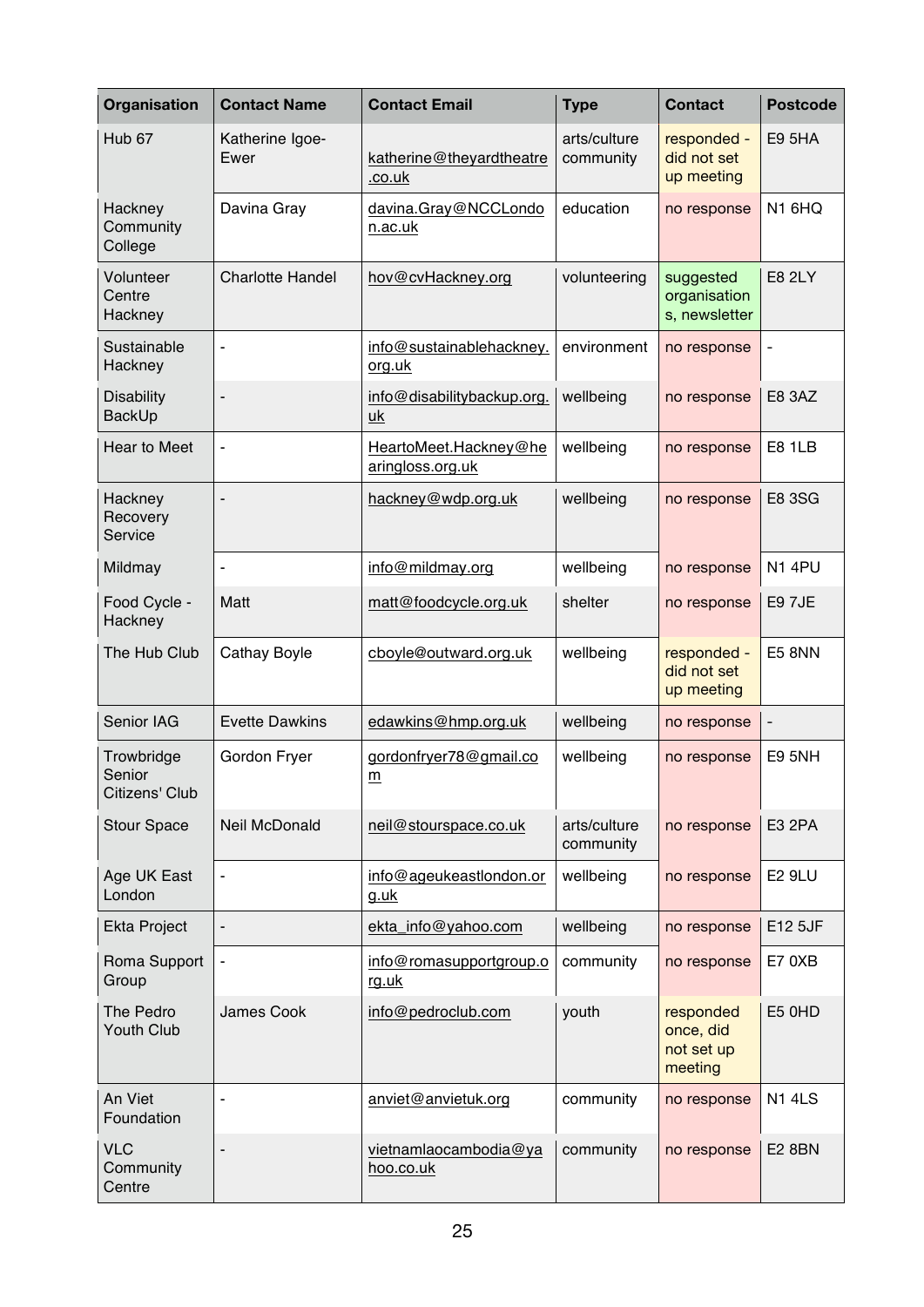| Organisation                                | <b>Contact Name</b> | <b>Contact Email</b>                                               | <b>Type</b>     | <b>Contact</b>                                  | <b>Postcode</b>          |
|---------------------------------------------|---------------------|--------------------------------------------------------------------|-----------------|-------------------------------------------------|--------------------------|
| Wayside<br>Community<br>Centre              |                     | info.wayside@gmail.com                                             | community       | no response                                     | E5 ONP                   |
| Social Eyes for<br>4Life                    |                     | socialeyes4life@gmail.co<br>m                                      | wellbeing       | no response                                     | <b>E8 3LU</b>            |
| <b>Reach Out</b>                            | L,                  | info@reachoutuk.org                                                | youth           | no response                                     | <b>E8 2NA</b>            |
| Creative<br>Lifestyle CIC                   | $\overline{a}$      | info@creativelifestyle.org.<br>uk                                  | women's<br>club | no response                                     | <b>E5 0UD</b>            |
| Kith and Kids                               | Marjolein de Vries  | marjolein@kithandkids.or<br>g.uk                                   | wellbeing       | no response                                     | N17 8DX                  |
| <b>Hackney Pride</b><br>365                 | <b>Tara Hudson</b>  | tara.hudson@hackney.go<br>v.uk                                     | LGBTQA+         | no response                                     | $\qquad \qquad -$        |
| Rainbow<br>Community<br>Care<br>Association | Hilda               | rainbow.hilda@yahoo.co.<br><u>uk</u>                               | community       | no response                                     | E5 ONG                   |
| The<br>Huddleston<br>Centre                 | ٠                   | info@huddlestoncentre.or<br><u>g.uk</u>                            | wellbeing       | no response                                     | <b>E5 8EH</b>            |
| <b>KEEN London</b>                          | <b>China Davis</b>  | china@keenlondon.org                                               | wellbeing       | interviewed<br>though<br>meeting                | <b>N16 8JN</b>           |
| Mini Mermaids<br><b>Running Club</b>        | <b>Khara Mills</b>  | khara@minimermaidrunni<br>ngclub.org                               | youth           | interviewed<br>through<br>phone<br>conversation |                          |
| The Stroke<br>Project                       | Laura Prikken       | laura.prikken@triangle.car   wellbeing<br>$\underline{\mathsf{e}}$ |                 | interviewed<br>through<br>phone<br>conversation | $\overline{\phantom{a}}$ |
| Skyway                                      | Marlon              | Marlon@skyway.uk.com                                               | youth           | no response                                     | E2 8DG                   |
| The Crib                                    | Kelly               | parentsvoice526@gmail.c<br>om                                      | youth           | responded -<br>did not set<br>up meeting        | <b>N1 5TJ</b>            |
| Springfield                                 |                     | steveh@springfieldclub.co<br><u>.uk</u>                            | youth           | no response                                     | N16 6DH                  |
| East London<br>Dance                        | Zenovia Grant       | zenovia.grant@eastlondo<br>ndance.org                              | arts/culture    | no response                                     | E15 1BX                  |
| Freelance<br>Artist                         | <b>Lauren Doss</b>  | dossled@icloud.com                                                 | arts/culture    | interviewed<br>through<br>email                 |                          |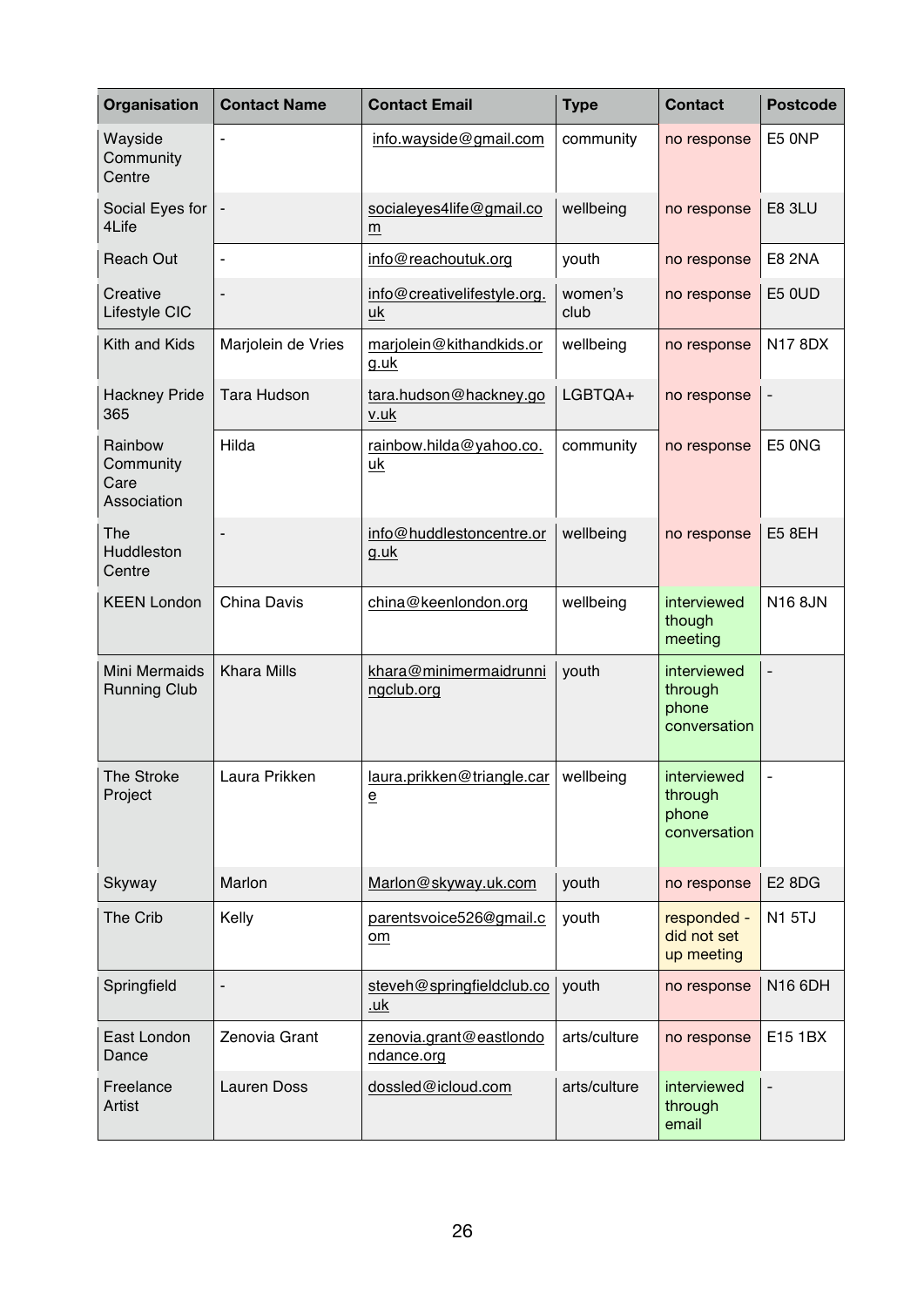## **Appendix 4 - Interview Descriptions**

## **1. Young Hackney Concorde**

**Contact details Name:** Joyclen Brodie-Mendes **Email:** jobrodie-mends@hmp.org.uk **Address:** Kingsmead Way, Homerton E9 5PP **Contact means:** visit and interview

#### **Conversation description:**

I met Joyclen at Young Hackney Concorde. She let me in the receptionist's office, and we talked there. I started by delivering her the presentation about the Studio, especially since she said that she has never heard about it before. She said that she would have preferred to see more pictures of the studio space.

When asked how would the young people in the organisation like to be involved with dance. she mentioned that they have a group of girls doing hip-hop that are very excited about dancing. She said that the young people would like to visit the studio, and see a rehearsal session with one of the dancers. The young people that could benefit from the interaction with the studio would be aged from 10 to 15 years old. The dancing style that they are learning at the moment is hip hop, but they could be more interested in having session that would teach them a new style.

Joyclen mentioned the importance of having sessions that lead to a product. She said that the young people could benefit a lot from participating in a showcase with the studio or being part of one of the studios performances. It was stressed the idea that it would be great if the young people could visit the studio and have sessions that lead to a tangible outcome.

#### **2. Akwaaba**

**Contact details Name:** Mike **Email:** akwaabalondon@gmail.com **Address:** Barrett's Grove Entrance (off Stoke Newington Road) N16 8AJ **Contact means:** phone call

### **Conversation description:**

I contacted Mike after we established that it would be better to schedule a phone call. I told him more about the studio, the past projects and the people it worked with. Then, he started to tell me more about the organisation he is part of.

He said that it is a social centre for migrants and it is run by volunteers only. These volunteers are both migrants and non-migrants. The number of people who attend their weekly Sunday afternoon session is large, from 100 people to 250 people. The type of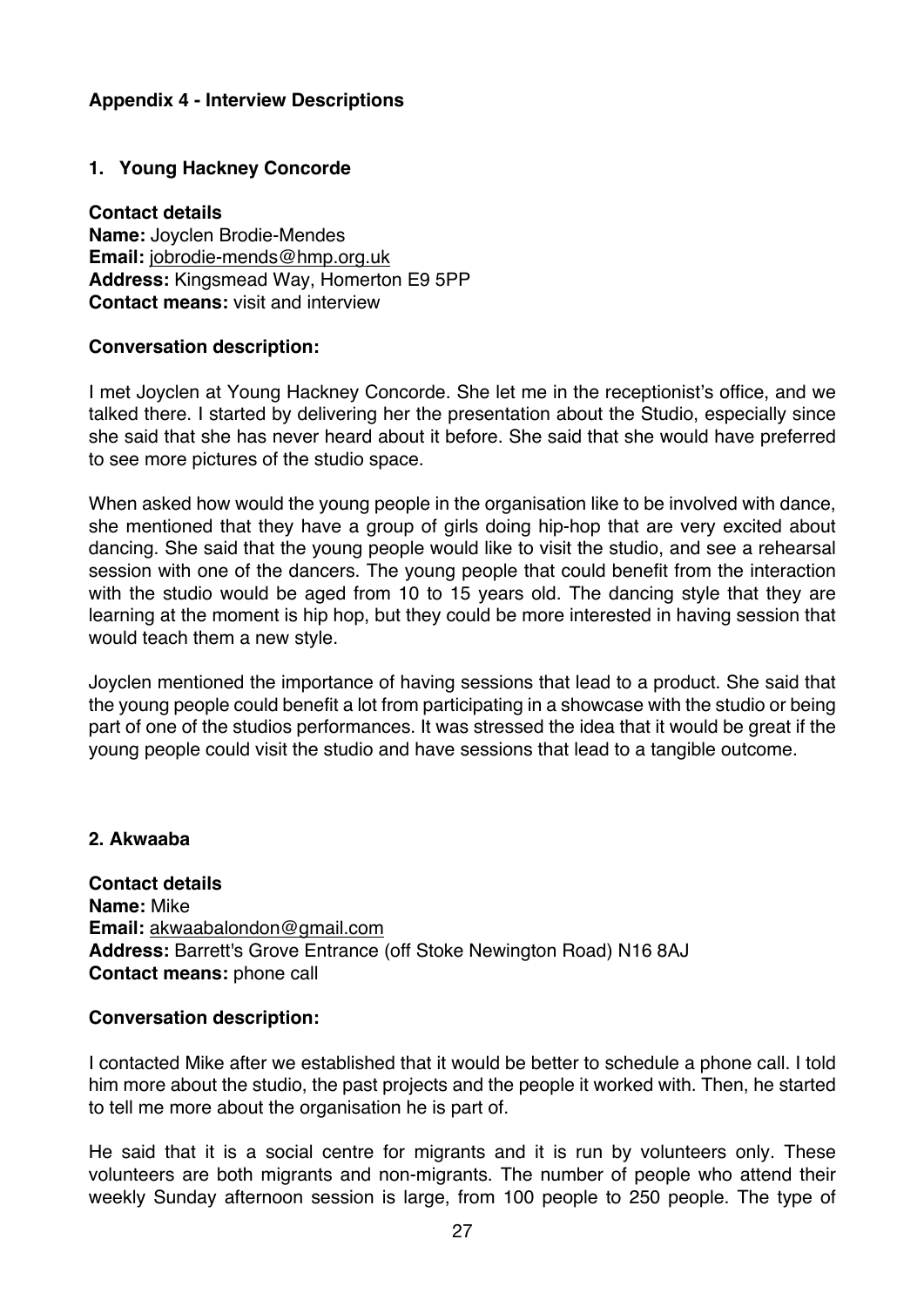activity they do regularly is simple: they cook a meal, eat together and organise activities for the community. The types of activities they organise are english classes, music session and many others.

In terms of how he imagines the interaction with the studio, he seemed excited about the idea of having session delivered by the studio dancers. He mentioned that the most successful workshops they had were not one offs, but a series. What he mens by a series, is throughout 4 to 6 weeks, or even longer. He gave me previous examples of activities: a series of portrait making workshops that taught the people how to draw portraits that were then exhibited in a local gallery; a film making workshop that ended with a short film created by the people.

When I asked for what age group he thinks the interaction with the studio will be most beneficial for, he said that he believed that the older children (12-15) would be most happy for it. His reasoning was based on the fact that that group of young people does not seem to identify with the children activities anymore, nor with the adult ones. However, he mentioned that he cannot guarantee that they will enjoy the workshops. The solution he then gave was to have the dancers organise tester sessions for more age groups and see which group responds best to that. He stressed how essential that tester session is, because it would be a shame to have the dancers work for an unengaged and demotivated audience.

The importance of an outcome was also mentioned. Mike suggested that it would be best if the group that engages in the dance activity would work towards a performance that would be videoed or presented to a larger audience in their organisation. The workshop session would happen during their Sunday afternoon sessions, and they would prefer to have the dancers come to them.

#### **3. Hackney Quest**

**Contact details Name:** Luke Billingham **Email:** Luke@hackneyquest.org.uk **Address:** 1 Poole Rd, London E9 7AE **Contact means:** phone call

I contacted Luke initially to see whether he could suggest some organisations that might be interested in what Studio Wayne McGregor is proposing. After suggesting other organisations as well, he said that Hackney Quest would be equally suitable for the partnership with the studio. We agreed to talk more over the phone.

When asked what he already knows about the studio, he knew that it was situated in Here East and that it delivers high quality dance. He described Hackney Quest as a youth club that operated in the evenings every single week, and it provides day activities during all holidays except Christmas. The activities that the youth club does could be defined as diverse, affordable, and close to the Hackney Quest.

In terms of possible interactions, he thinks that the young people would like to take part in workshops at the Studio, but it would be equally alright if the dancers come to where they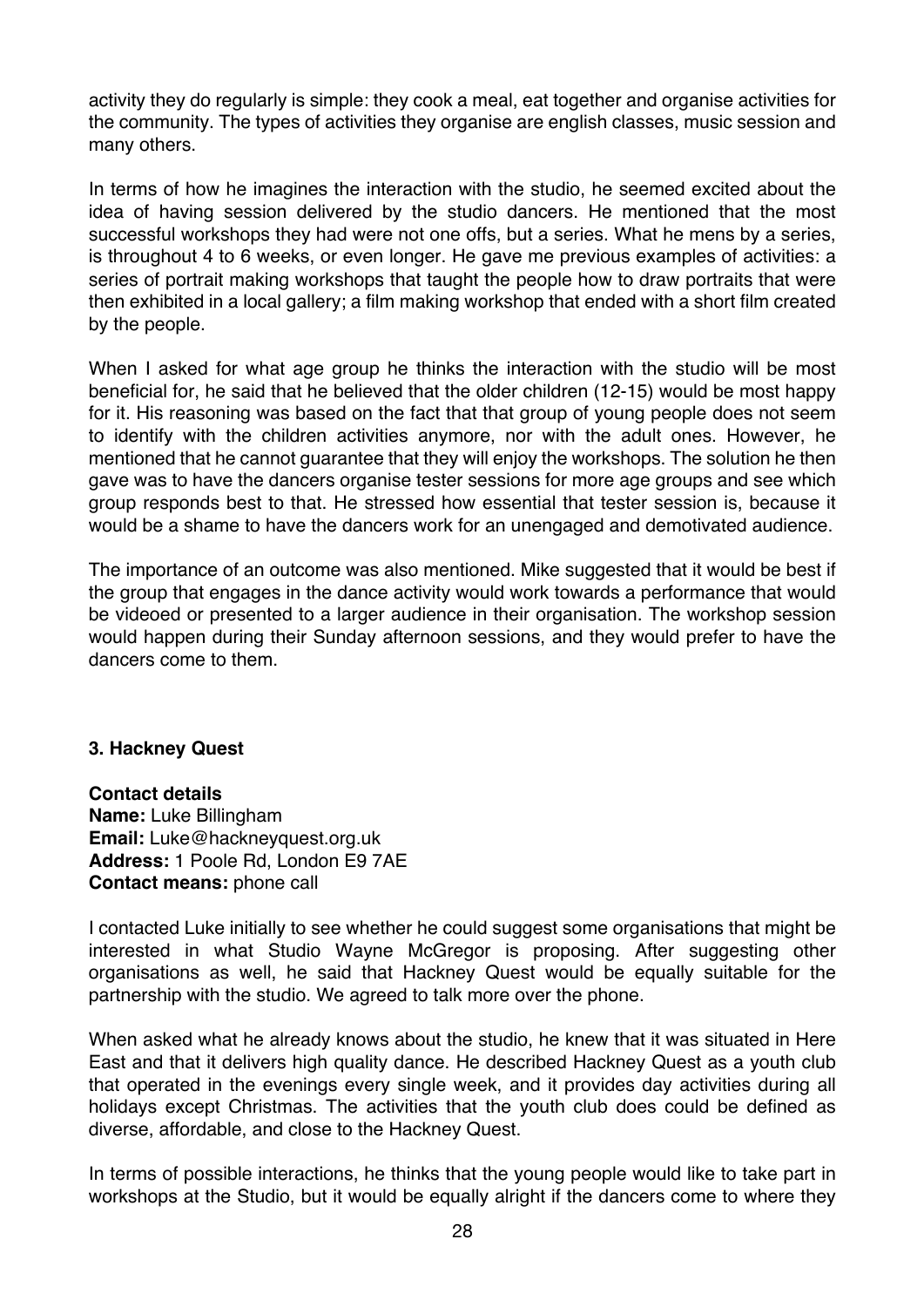are. What is essential is that the dances would be led in an engaging way. The young people did a street dance workshop before, since it is immediately popular with the young people, but anything works as long as it keeps them engaged. He mentioned that both, a one off workshop or a series could work really well. The young people are aged 8-18, but the organisation also had activities for older people and family support projects. Workshops tailored for older people could also be useful.

Another thought that Luke had was to see whether there exists a possibility to have mentoring schemes offered by the studio dancers to the young people. Therefore, the young people could benefit from being paired with one of dancers that could share their experience. Also, having scholarships or grants in order to undertake work at the studio could prove helpful.

#### **4. Mini Mermaids and Young Tritons**

**Contact details Name:** Khara Mills **Email:** khara@minimermaidrunningclub.org **Address: - Contact means:** phone call

Khara, the London Ambassador for Mini Mermaids called me, as a follow up of the advert circulated by the Hackney Centre for Volunteering. I told her more about the studio, the workshops that have been done before and the possible interactions with the studio, and she appeared very excited at the thought of a possible collaboration.

She told me more about the organisation she is working for. Mini Mermaids has the mission of allowing girls to really feel how movement can benefit their physical and mental health, helping them to understand self-worth, build confidence to move and keep moving and to boost their self-esteem before it peaks at 9 years old then takes a nose dive. This is why they start to work with them from 6/7 years old and hope to help them find some resilience in this crazy social media driven, pressure heavy world, to navigate life more kindly for themselves and others. The girls that are part of the Mini Mermaids come from a low socioeconomic background. The concept of the organisation and the ideas for the curriculum are inspired from the US. However, Mini Mermaids have been around in the UK for 3 years, and in London for 2 years. The projects they are doing were doing were aimed at primary school girls, but they have recently directed their interest to the community in Hackney. A lot of their work aims to explore different spaces for sports. They use the indoor space for discussions, reflexions, but prefer the outdoor space, because for now, it provides more opportunities, especially during the warm seasons.

The curriculum that the Mini Mermaids follow is centred on sports activities. The identify as a running club, but the word is used loosely, since the whole purpose is to actually explore the movement potential. The curriculum is designed for 8 weeks, with 1.5 hours of activities per week. Each week focuses on a different theme, inspired by a body part. They explore themes such as feelings, emotions, community, strength, goal setting, nutrition, health. Even if the organisation promotes sports first and foremost, most girls have little or no experience with sports. Instead, they, learn how to find and manage their movement potential.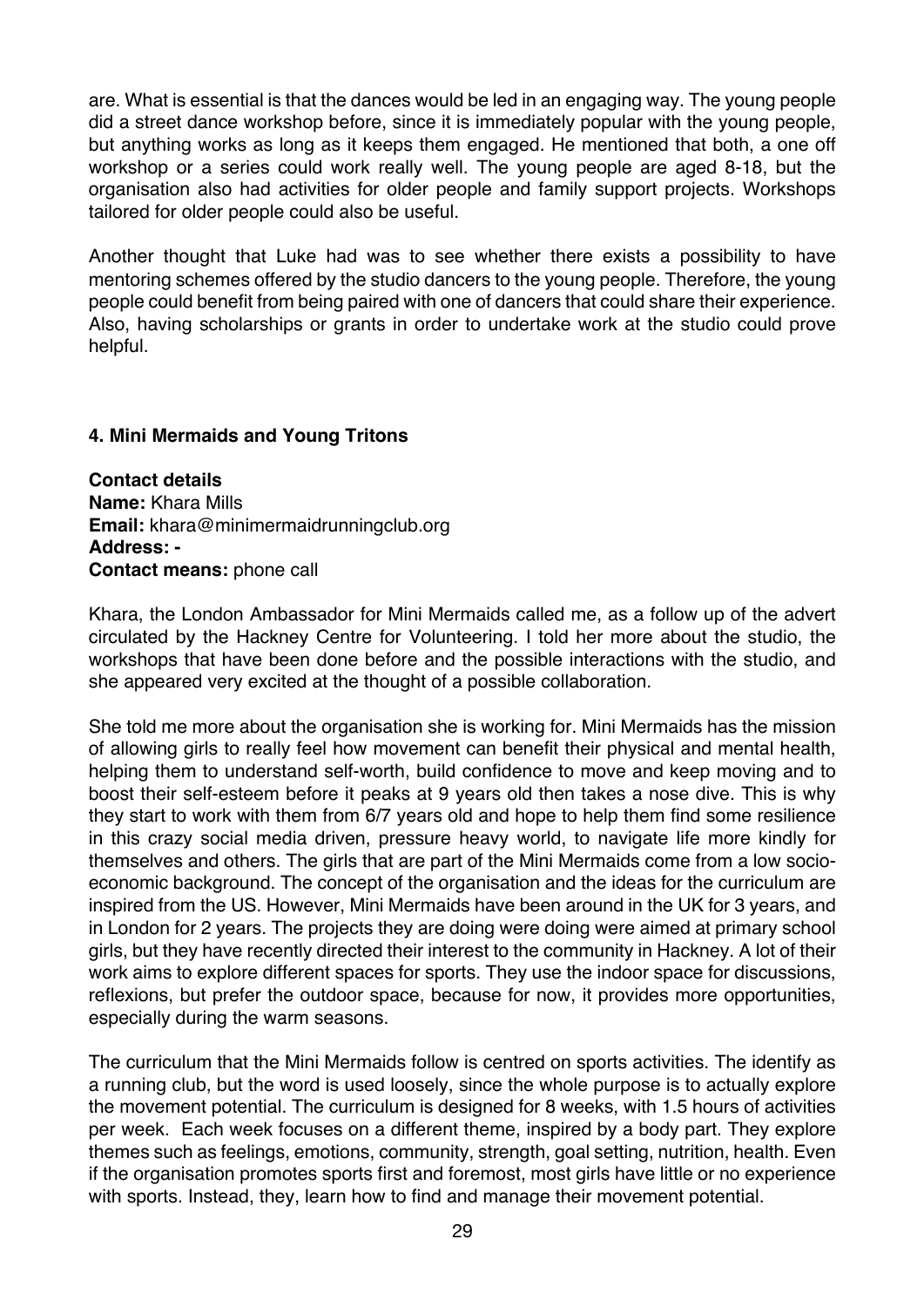When asked how the Mini Mermaids would interact with the studio, Khara mentioned that what they are looking for at the moment, is a new space for them to explore. Each 8 week programme is trying to take the girls into a different space.

*'I wasn't sure what other information you need from me at this stage, but perhaps a reminder that as a community interest company we would love to offer one of our 8 week once a week programmes using the studio space and the surrounding area in the park. Also to discuss the possibility of a workshop as part of our programme, as a way to encourage the girls to think differently about movement. We have 'running club' in our name, but we want to encourage the girls to move in any way that makes them feel good, by finding their happy pace, which is different for every one of them.'*

Therefore, it would be the space of the studio that would interest them the most, but having at least one workshop with of the dancers, would also be helpful.

### **5. London Youth**

#### **Contact details**

**Name:** Jas Hothi **Email:** jas.hothi@londonyouth.org **Address:** 47 – 49 Pitfield Street, London N1 6DA **Contact means:** meeting

I emailed Jas in order to ask for a list of organisations that may want to collaborate with the studio. Instead, he suggested we would meet, so I can tell him more about the studio's proposal.

He started by telling me more about London Youth. He is the Sports Development Officer, and he is in charge of arranging sports opportunities for the organisations that partnered with them. London Youth is a large network of 350 youth organisations, housed in each borough. However, Jas works mostly in the sports sector in Hackney. Dance has always been an important sport for the organisations that work with London Youth, so there already exists a culture of appreciation for dance in the youth sector. He told me more about what is the place that dance takes in relation to youth activities, and there are many residential camps where young people learn how to dance, or partnerships with dance studios.

Even if there seem to be many other dance related activities in the area, Jas has particularly excited and keen to help facilitate the connection between the studio and local organisations. He said that running taster sessions for the young people could be a good step to take at the beginning. Since he could not speak on behalf of other organisations, he said that he would be happy to collaborate with the studio in future projects and facilitate the interaction studio-community. He could promote the programmes through the newsletters sent out by London Youth.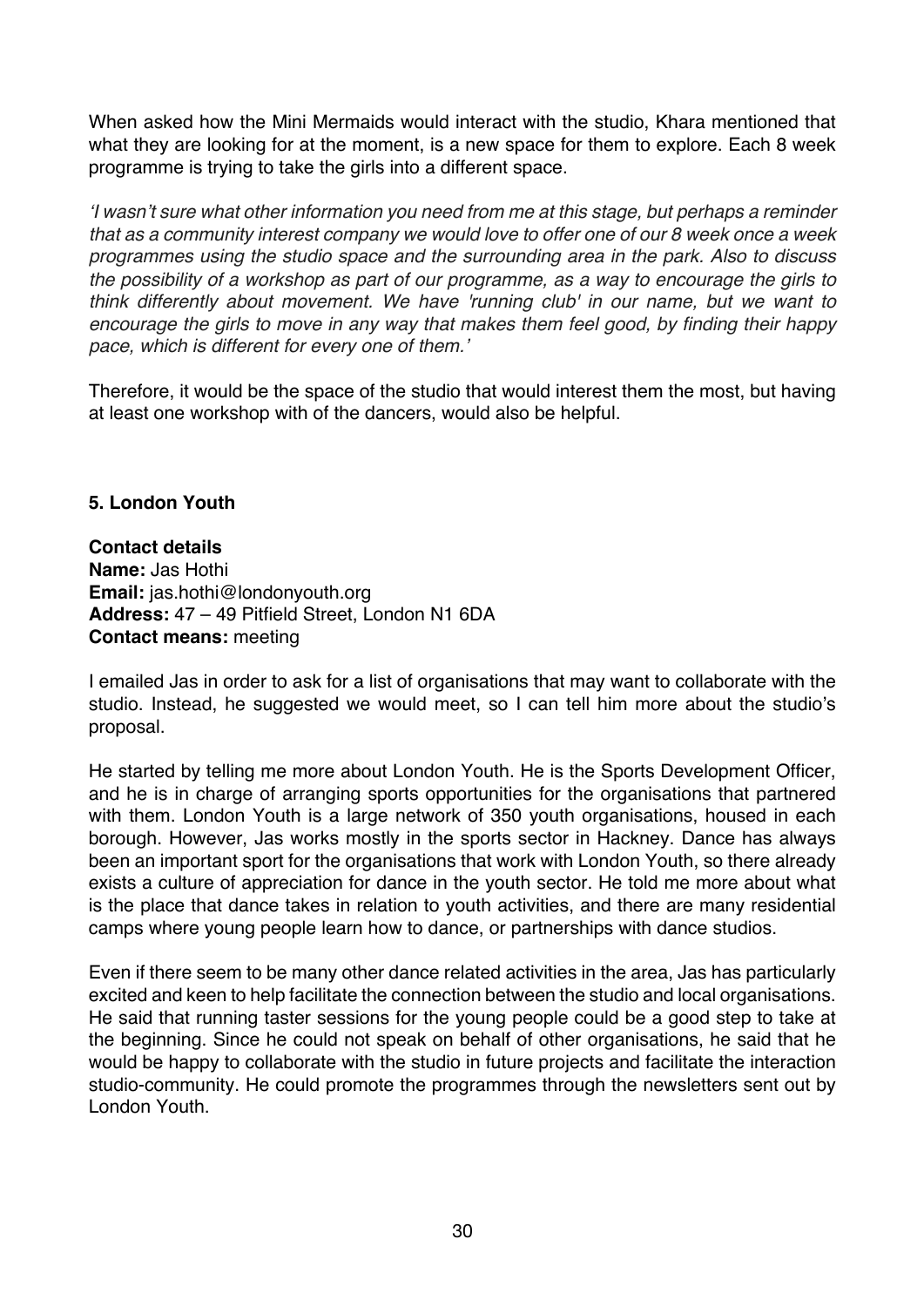#### **6. Core Arts**

**Contact details Name:** Laura-Jane Connolly **Email:** lconnolly@corearts.co.uk **Address:** 1 St Barnabas Terrace, Homerton, London, E9 6DJ **Contact means:** meeting

After emailing Core Arts twice, I was directed to speak to Laura, who is the sports coordinator for the organisation. Core Arts promotes positive mental health and wellbeing through creative learning. Their mission is to support recovery, social inclusion, and mental wellbeing through arts. Specifically, they work towards achieving psychological wellbeing through creative education. They offer courses in arts, music, computing and health for people with moderate to severe mental health needs. The sports programme started 3 years ago and now is an important aspect of Core Arts.

The members of Core Arts are doing 15 sports at the moment, and dance is indeed one of them. They have 6 week dance courses in a variety of styles, emphasising having fun and following a choreography at the same time. The 6 weeks can sometimes end up with a performance in the main hall of Core Arts, but since it may sometimes be too difficult for the people to engage in that, it does not always happen. Classes have around 10 people per class.

In terms of the interaction with the studio, it could start with a tester session happening at Core Arts. It is sometimes difficult for the people to go straight to the studio, since it may be a stress factor for most of them. After they have gotten used to the dancer, going to the studio to rehearse could also be a great idea. Everyone is older than 18 years old, but most people who take part in activities are normally 30-45 years old. The person who facilitates the workshop does not need any special training, especially since there will be volunteers to help the participants out. Working towards a performance would be a great idea, but it must be seen how the workshop participants would respond to that.

Laura said she would be happy to work with the studio in the future, especially since the dance workshop is amongst the most popular ones.

### **7. KEEN London**

**Contact details Name:** China Davis **Email:** lconnolly@corearts.co.uk **Address:** 1 St Barnabas Terrace, Homerton, London, E9 6DJ **Contact means:** meeting

KEEN is a charity which offers one-to-one support at sports and activity sessions for children with additional needs and disabilities. The children are ages 6 to 15 and they all have a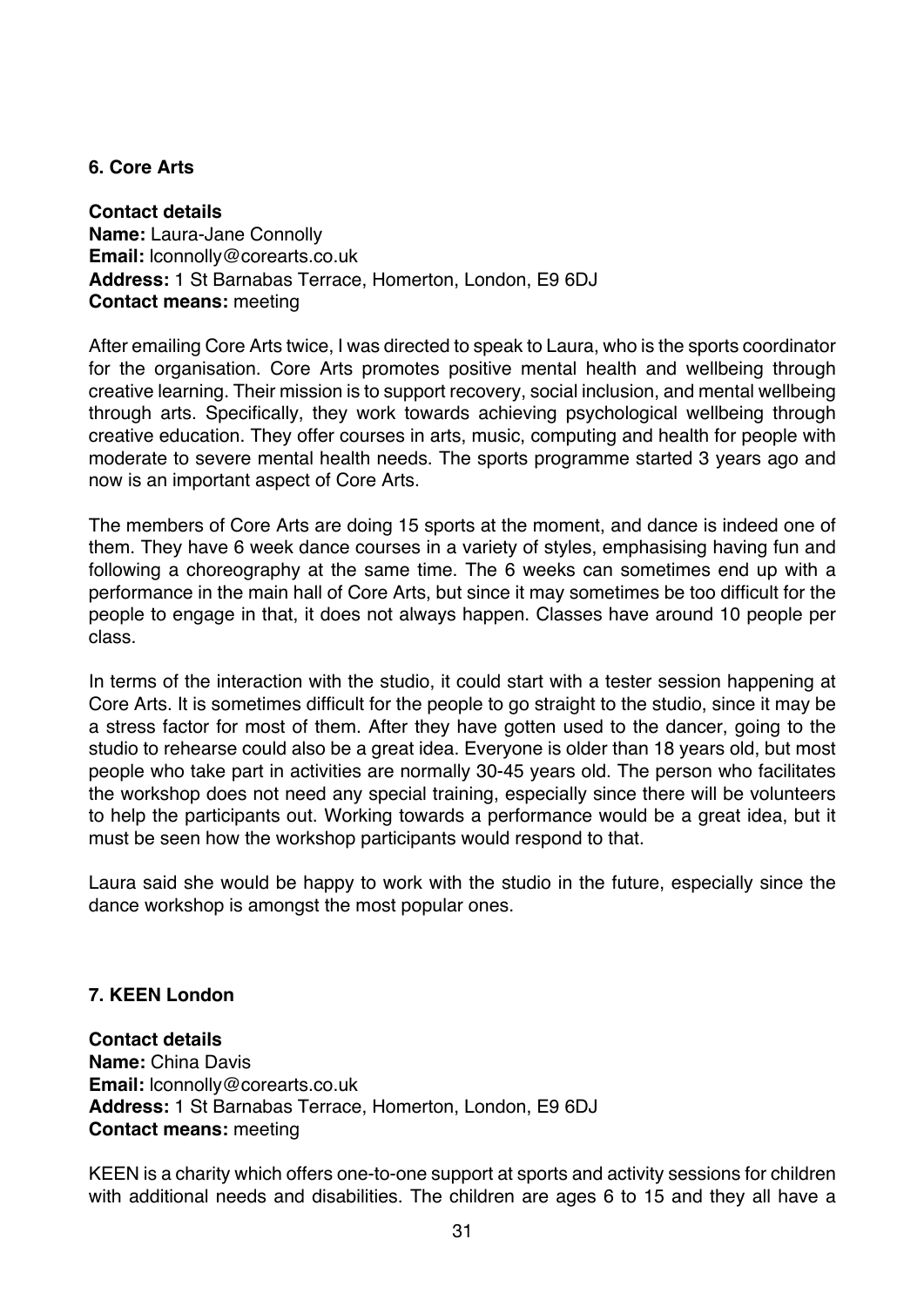mentor. The KEEN in East London has a session every Saturday for 2 hours. The activities that have happened previously are basketball, hockey. Since China started working with the athletes a few months ago, she is not aware whether there has been a dance session before, but she believes that it would be very beneficial for the young people. The number of athletes who attend their workshops weekly are around 20, and there are 20 more mentors. Most of their activities take place in their sports hall, every Saturday.

When it comes to imagining the future interactions with the studio, China said that it would be interesting for the athletes to go and participate in a workshop in the studio. She would imagine a 2 hour session. The number of people who would attend that session would not be as large as the usual, since special travel arrangements need to be made. Also, always, the number of young people who attend, would be doubled by the number of mentors. Some of the mentor are actually graduates from the programme, so even they would like to get involved in the workshop. Since the success of any interaction is measured with the enjoyment of the people who take part, she said it would be better if at the beginning, the athletes could watch a performance and then take part in a short, simple workshop.

China was not so sure about how people would respond to a dance workshop, but she could say for sure that whenever the young people have some time off, with no activities, they always somehow turn to music and movement. She would be happy to continue talking about possible interaction and happy to make them happen. Even if she did not hear about the studio before, she believes that the collaboration could benefit the young people. All interactions would have to start after September.

### **8. The Stroke Project**

**Contact details Name:** Laura Pikken **Email:** laura.prikken@triangle.care **Address:** 48-50 Well Street, London E9 7PX **Contact means:** phone call

Laura contacted me as a follow up of the newsletter send out by the Hackney Volunteering Services. At Stroke Project they run weekly support groups in different venues around Hackney for stroke survivors and many of their clients are interested in different activities including dance and there is good evidence on the therapeutic benefits of dance in ongoing recovery from stroke and for overall health and well-being. They are using artistic expression, movement and exercise to support the people attending their workshops.

The regular groups have about 30 people attending, then the smallest group would be of about 5 people. They all have different abilities, some are more able, some less able, depending on their condition. All people at the Stroke Project are adults, and their ages range from 30 to 90 years old. Part of their ongoing activities are choir classes, arts sessions, gardening, cooking, walking groups. They have never been involved in dance workshops before, but they have a room that could accommodate a workshop, and the people would be happy to try it.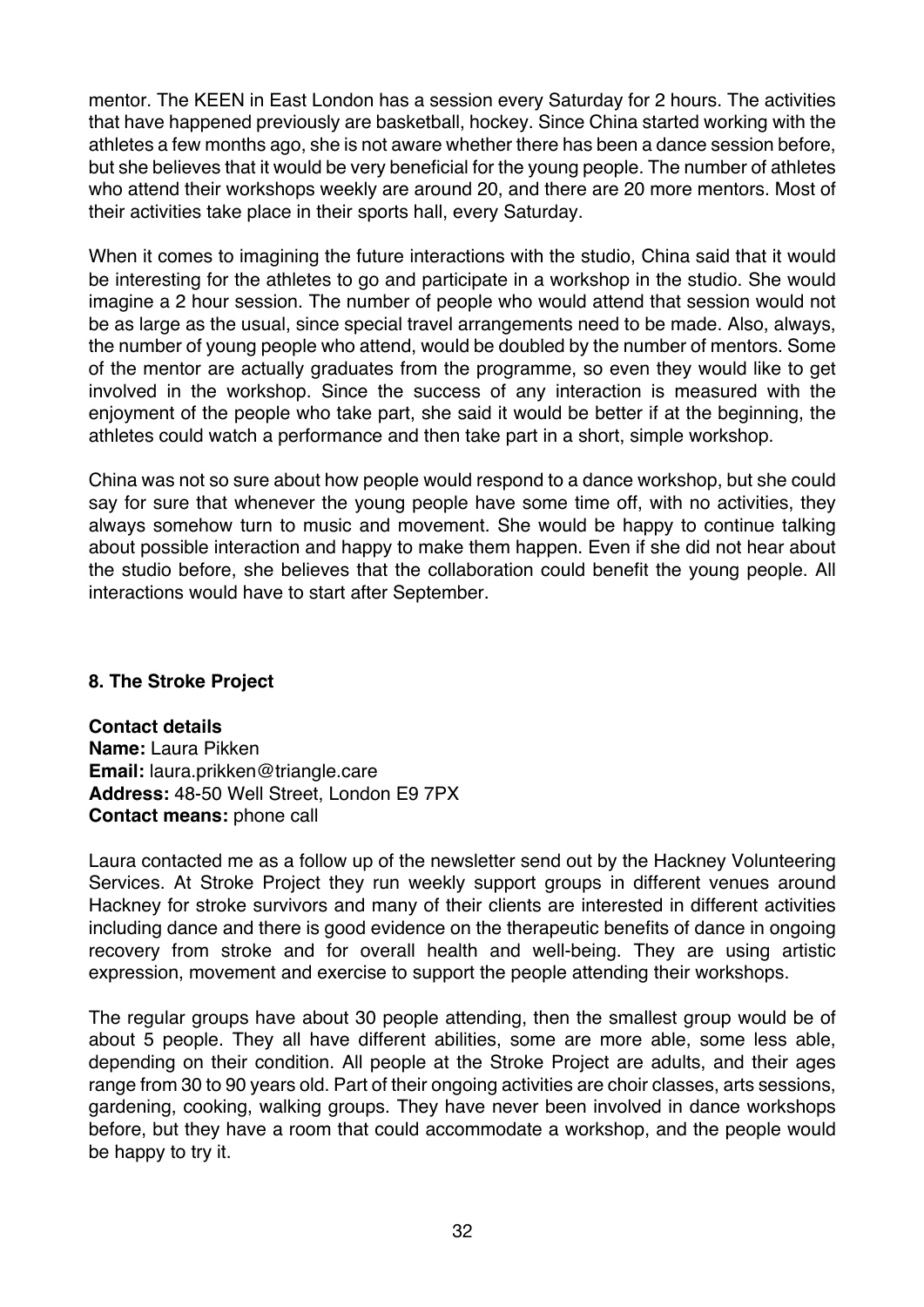The potential options would be coming to see the studio, but that might be possible only for a small number of people, due to travelling difficulties. Instead having session happening closer to them would be best. One offs are aright, but it would probably be better if there was a series of workshops, because the people tend to feel better once they've become more confident and familiar with the instructor. Unfortunately, only one workshop could not get them out of their shell. All of the groups at the Stroke Project meet weekly, for 2 hours. There is a different group for each day on Monday, Tuesday and Wednesday.

#### **9. London Gypsies and Travellers**

**Contact details Name:** Tyler Hatwell **Email:** thatwell@londongandt.org.uk **Address:** Mildmay Community Centre, Woodville Road, London N16 8NA **Contact means:** meeting

The London Gypsies and Travellers are aiming to help the gypsies and travellers in London get better support over their lives, and have a say in the decision that are concerning them. They mainly work on equality and inclusion, work and skills, homes and young people. While the work with adults is meant to help mostly with issues relating to finding appropriate work and home, the activities with young people are different. The team that is working with young people is quite new, and the areas that they devote their attention to are fighting prejudice, discrimination and isolation.

In that sense, Tyler seemed very surprised that I contacted them on behalf of the studio. He suggested that what they would like best would be to establish trust is the local community, as an organisation, and as a group of people. They have had workshops like filmmaking, confidence building sessions, but they are mostly quite spontaneous, and do not really have a reestablished weekly schedule. Instead, the organisation has a network of young people that are looking forward to new opportunities and activities. The activities that they have had were sometimes one offs, with not much consistency, and that is why they would prefer something that would be on a longer term. Tyler thinks it would be good if the young people went to the studio to watch open rehearsals and take part in a workshop. He said that having the dancer teach the young people a specific dance, would benefit them mostly. He does not know if it is possible, but classes of Irish dance, flamenco, or Romani traditional dance would be the best. Also, most young people attending their activities come from low-income families, therefore, covering the transportation costs for the ones living far away from the studio might be difficult.

Overall, The London Gypsies and Travelers would like to collaborate with the studio and they would find it very helpful for the young people attending their activities. They emphasises once again that building trust within the community is one of their main aims, and this collaboration would be a step forward.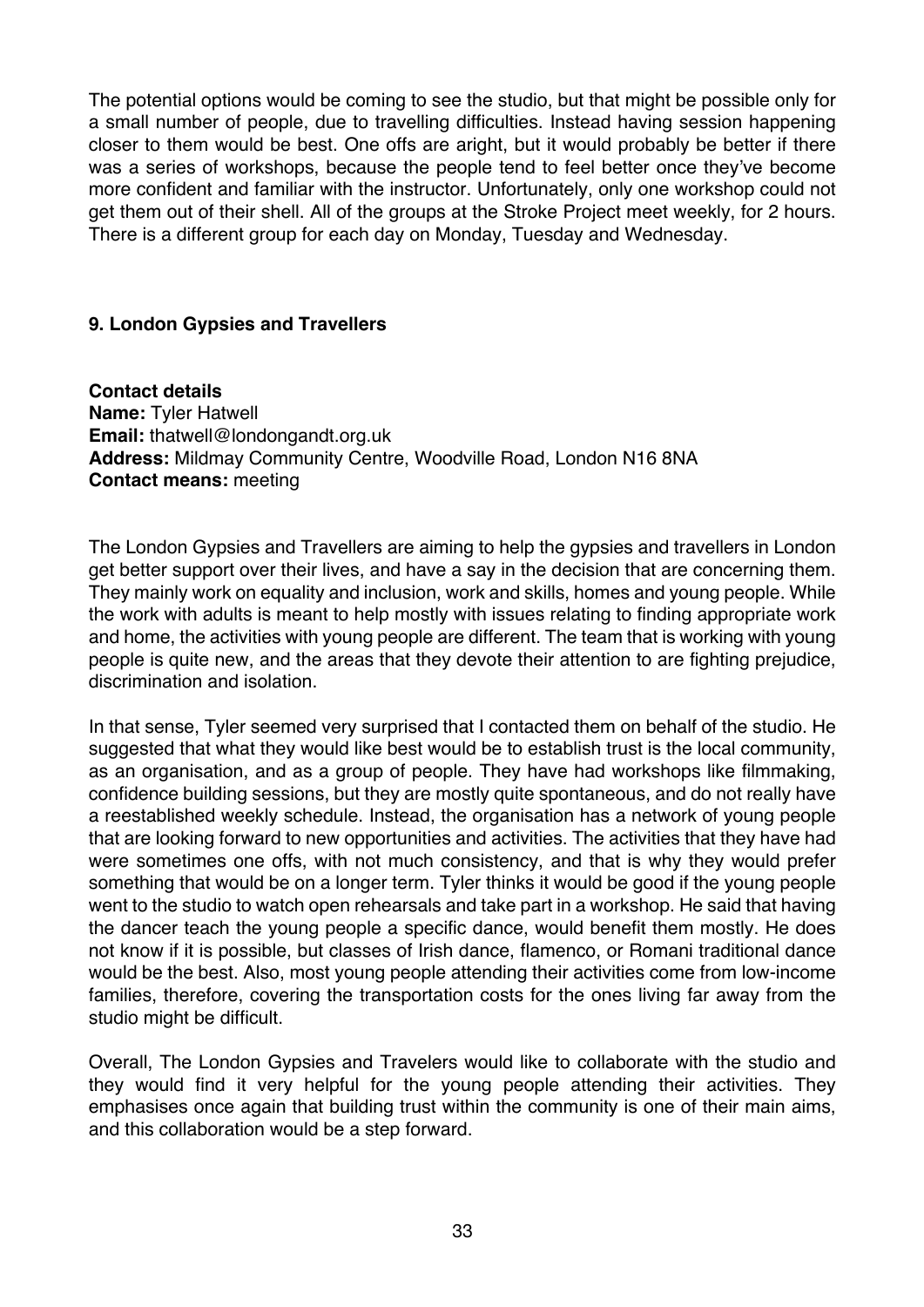#### **10. Lauren Doss**

**Contact details Name:** Lauren Doss **Email:** dossled@icloud.com **Address: - Contact means:** meeting and email

I met Lauren at the Hackney Wick and Fish Island Conversations Breakfast at Stour Space. She approached me afterwards saying that, as a local artist, she's been looking to engage with the studio for a while, and she would like to tell me more about her work. In an email, she described her work:

*'I am a freelance audio & visual artist based in Hackney Wick. My work is interdisciplinary. I collaborate with practitioners, directors and companies, researching, developing and composing projects from scratch or existing material. The results of which take the form of music, film, dance and live performance.*

*Previous and current working relationships that I have are with Rambert Dance Company, Collectress, Alex Garland, Michael Grandage and Natasha Khan amongst others.*

*I'm keen to engage with my local community in an arts context. I'm also keen on projects that use movement and music to engage the public with a wellbeing subtext.'*

Other organisations/individuals who expressed interest:

#### • **Hackney Wick Craft Club**: debbie.bowden@talktalk.net

Debbie emailed back saying she needed a few days to discuss the proposal with the members of the club, but never got back to me afterwards.

• **The Hub Club**: cboyle@outward.org.uk

Cathay emailed back saying she would like to set up a meeting. Then, communication was lost because she did not email back.

#### • **The Pedro Youth Club**: info@pedroclub.com (07950499754)

Sent back a short emailing saying James Cook MBE could be contacted, but he did not respond to the phone.

#### • **The Crib**: parentsvoice526@gmail.com

Was contacted around the end of the project, and due to lack of time, the communication was not continued. However, Kelly expressed interest, so should be contacted.

*'We run boroughs United our annual event at hackney empire, so would be great to discuss working together. We have dance groups from across a large number of boroughs who take part in Feb half term every year. Would be great to have a judge from the school. My number is 07961859921'.*